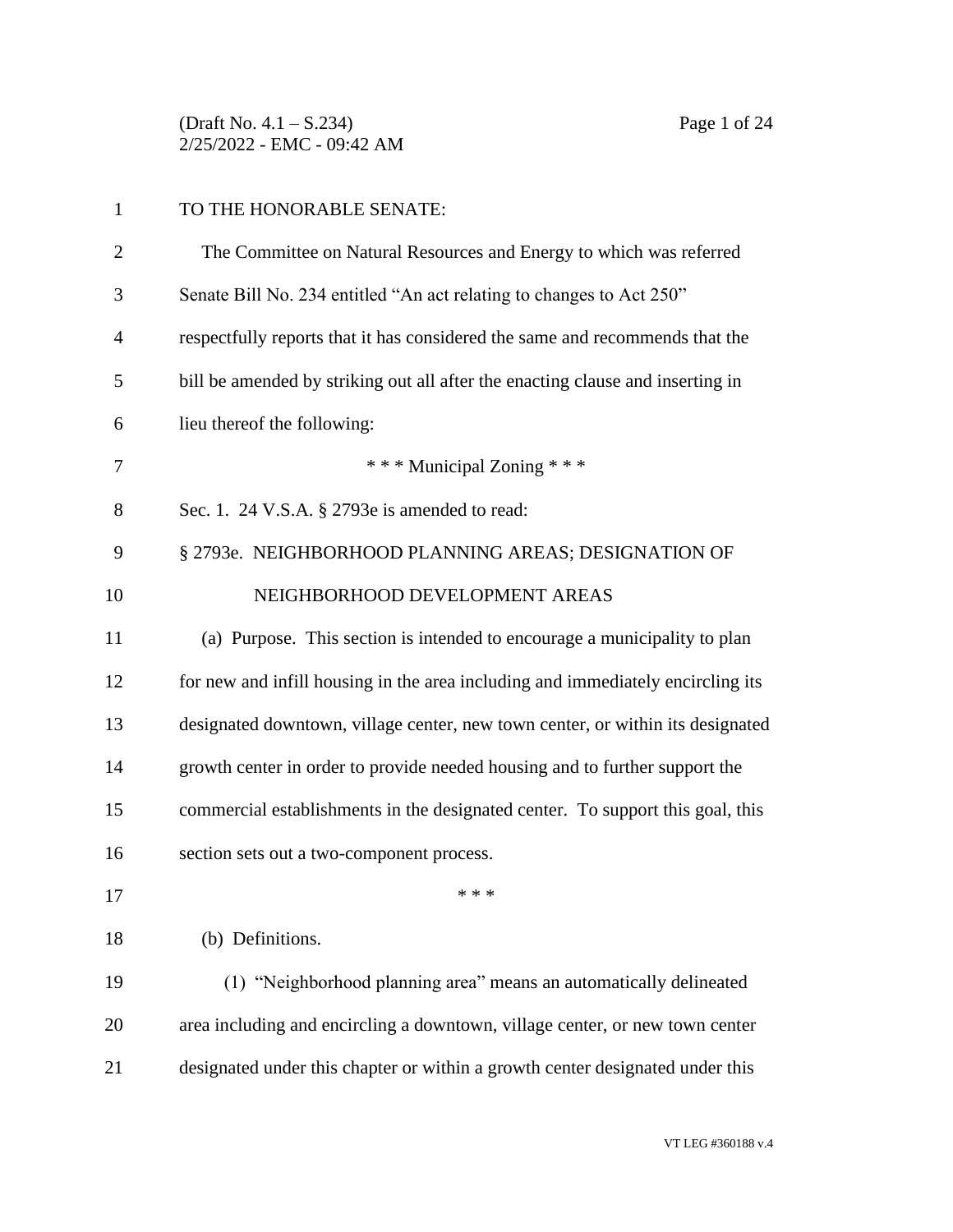## (Draft No. 4.1 – S.234) Page 2 of 24 2/25/2022 - EMC - 09:42 AM

| $\mathbf{1}$   | chapter. A neighborhood planning area is used for the purpose of identifying     |
|----------------|----------------------------------------------------------------------------------|
| $\overline{2}$ | locations suitable for new and infill housing that will support a development    |
| 3              | pattern that is compact, oriented to pedestrians, and consistent with smart      |
| $\overline{4}$ | growth principles. To ensure a compact settlement pattern, the outer boundary    |
| 5              | of a neighborhood planning area shall be located entirely within the boundaries  |
| 6              | of the applicant municipality, unless a joint application is submitted by more   |
| 7              | than one municipality, and shall be determined:                                  |
| 8              | * * *                                                                            |
| 9              | (c) Application for designation of a neighborhood development area. The          |
| 10             | State Board shall approve a neighborhood development area if the application     |
| 11             | demonstrates and includes all of the following elements:                         |
| 12             | * * *                                                                            |
| 13             | (5) The proposed neighborhood development area consists of those                 |
| 14             | portions of the neighborhood planning area that are appropriate for new and      |
| 15             | infill housing, excluding identified flood hazard and fluvial erosion areas,     |
| 16             | except those areas containing preexisting development in areas suitable for      |
| 17             | infill development as defined in § 29-201 of the Vermont Flood Hazard Area       |
| 18             | and River Corridor Rule. In determining what areas are most suitable for new     |
| 19             | and infill housing, the municipality shall balance local goals for future land   |
| 20             | use, the availability of land for housing within the neighborhood planning area, |
| 21             | and the smart growth principles. Based on those considerations, the              |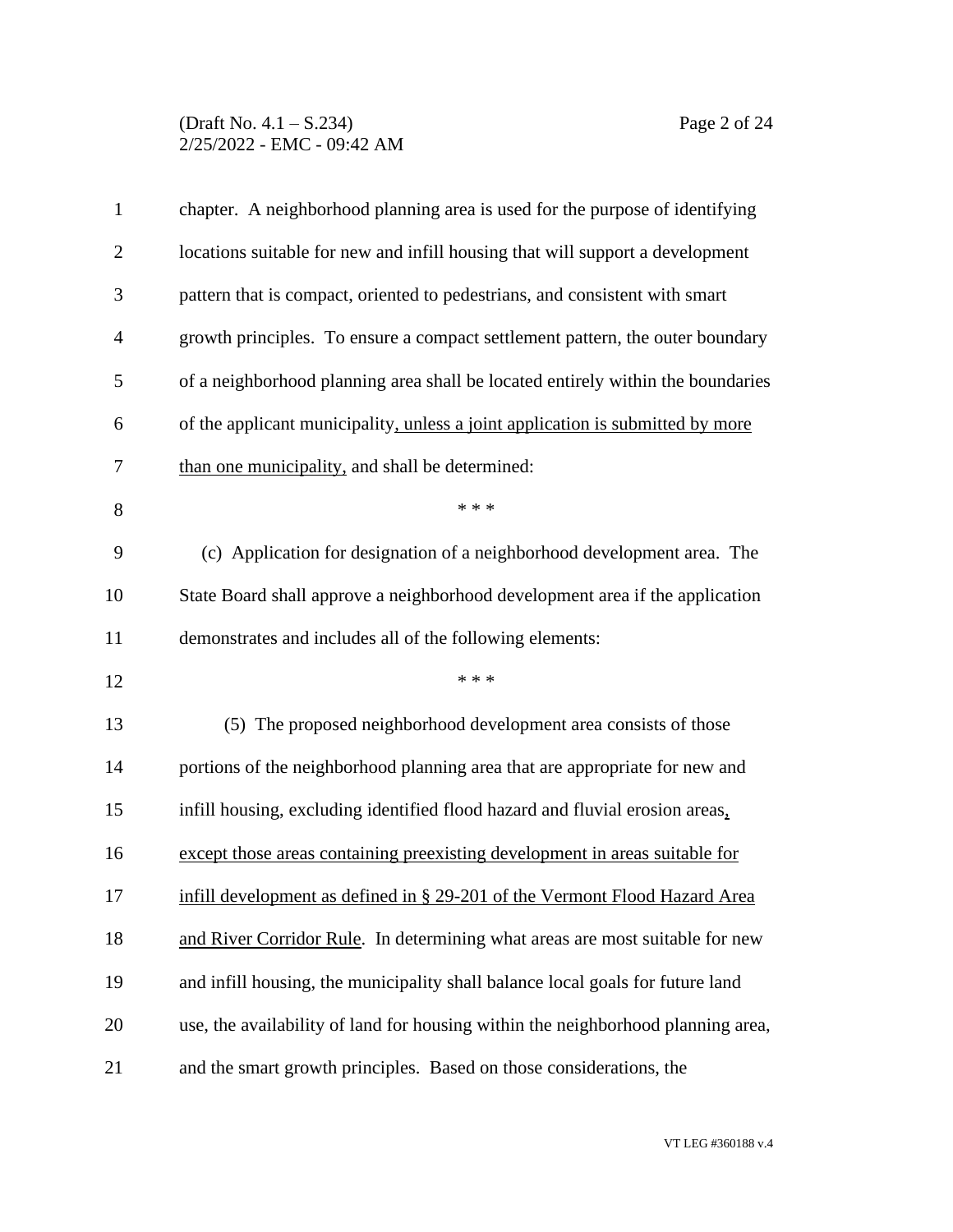| $\mathbf{1}$   | municipality shall select an area for neighborhood development area             |
|----------------|---------------------------------------------------------------------------------|
| $\overline{2}$ | designation that:                                                               |
| 3              | (A) Avoids or that minimizes to the extent feasible the inclusion of            |
| $\overline{4}$ | "important natural resources" as defined in subdivision 2791(14) of this title. |
| 5              | If an "important natural resource" is included within a proposed neighborhood   |
| 6              | development area, the applicant shall identify the resource, explain why the    |
| 7              | resource was included, describe any anticipated disturbance to such resource,   |
| 8              | and describe why the disturbance cannot be avoided or minimized. If the         |
| 9              | neighborhood development area includes flood hazard areas or river corridors,   |
| 10             | the local bylaws shall contain provisions consistent with the Agency of Natural |
| 11             | Resources' rules required under 10 V.S.A. $\S$ 754(a) to ensure that new infill |
| 12             | development within a neighborhood development area occurs outside the flood     |
| 13             | hazard area and will not cause or contribute to fluvial erosion hazards within  |
| 14             | the river corridor. If the neighborhood development area includes flood hazard  |
| 15             | areas or river corridors, local bylaws shall also contain provisions to protect |
| 16             | river corridors outside the neighborhood development area consistent with the   |
| 17             | Agency of Natural Resources' rules required under 10 V.S.A. § 754(a).           |
| 18             | * * *                                                                           |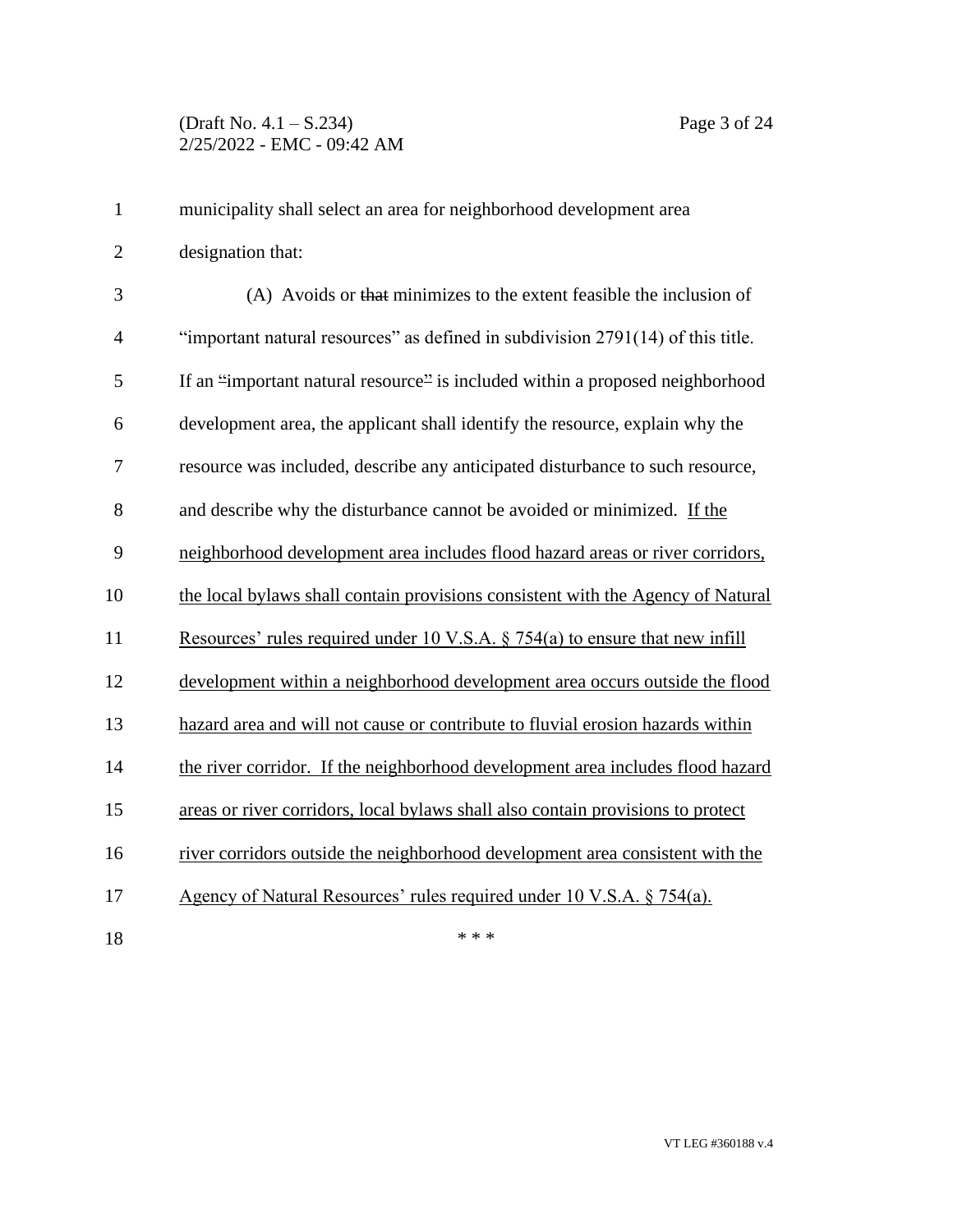(Draft No. 4.1 – S.234) Page 4 of 24 2/25/2022 - EMC - 09:42 AM

| $\mathbf{1}$   | $(6)$ The neighborhood development area is served by:                            |
|----------------|----------------------------------------------------------------------------------|
| $\overline{2}$ | $(A)$ municipal sewer infrastructure; or                                         |
| 3              | (B) a community or alternative wastewater system approved by the                 |
| 4              | Agency of Natural Resources. [Repealed.]                                         |
| 5              | (7) The municipal bylaws allow minimum net residential densities                 |
| 6              | within the neighborhood development area greater than or equal to four single-   |
| 7              | family detached dwelling units per acre for all identified residential uses or   |
| 8              | residential building types, exclusive of accessory dwelling units, or no not     |
| 9              | fewer than the average existing density of the surrounding neighborhood,         |
| 10             | whichever is greater. The methodology for calculating density shall be           |
| 11             | established in the guidelines developed by the Department pursuant to            |
| 12             | subsection 2792(d) of this title.                                                |
| 13             | * * *                                                                            |
| 14             | Sec. 2. 24 V.S.A. § 2793b is amended to read:                                    |
| 15             | § 2793b. DESIGNATION OF NEW TOWN CENTER DEVELOPMENT                              |
| 16             | <b>DISTRICTS</b>                                                                 |
| 17             | * * *                                                                            |
| 18             | (b) Within 45 days of receipt of a completed application, the State Board        |
| 19             | shall designate a new town center development district if the State Board finds, |
| 20             | with respect to that district, the municipality has:                             |
| 21             | * * *                                                                            |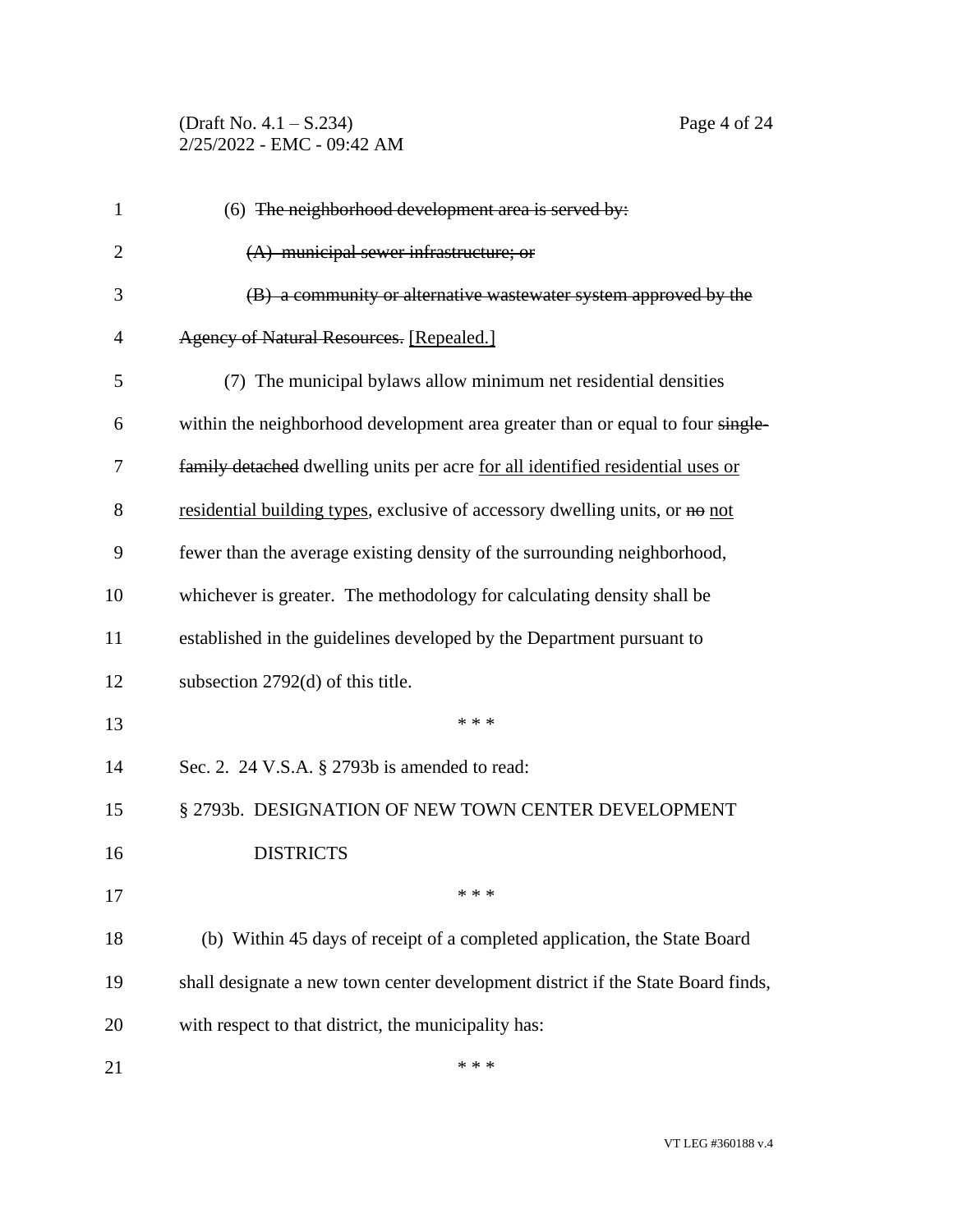## (Draft No. 4.1 – S.234) Page 5 of 24 2/25/2022 - EMC - 09:42 AM

| $\mathbf{1}$   | (2) Provided a community investment agreement that has been executed               |
|----------------|------------------------------------------------------------------------------------|
| $\overline{2}$ | by authorized representatives of the municipal government, businesses and          |
| 3              | property owners within the district, and community groups with an articulated      |
| 4              | purpose of supporting downtown interests, and contains the following:              |
| 5              | * * *                                                                              |
| 6              | (B) Regulations enabling high densities that are greater not less than             |
| 7              | four dwelling units, including all identified residential uses or residential      |
| 8              | building types, per acre and not less than those allowed in any other part of the  |
| 9              | municipality not within an area designated under this chapter.                     |
| 10             | * * *                                                                              |
| 11             | Sec. 3. 24 V.S.A. § 4449 is amended to read:                                       |
| 12             | § 4449. ZONING PERMIT, CERTIFICATE OF OCCUPANCY, AND                               |
| 13             | MUNICIPAL LAND USE PERMIT                                                          |
| 14             | (a) Within any municipality in which any bylaws have been adopted:                 |
| 15             | * * *                                                                              |
| 16             | (4) No municipal land use permit issued by an appropriate municipal                |
| 17             | panel or administrative officer, as applicable, for a site plan or conditional use |
| 18             | shall be considered abandoned or expired unless more than two years has            |
| 19             | passed since the permit approval was issued.                                       |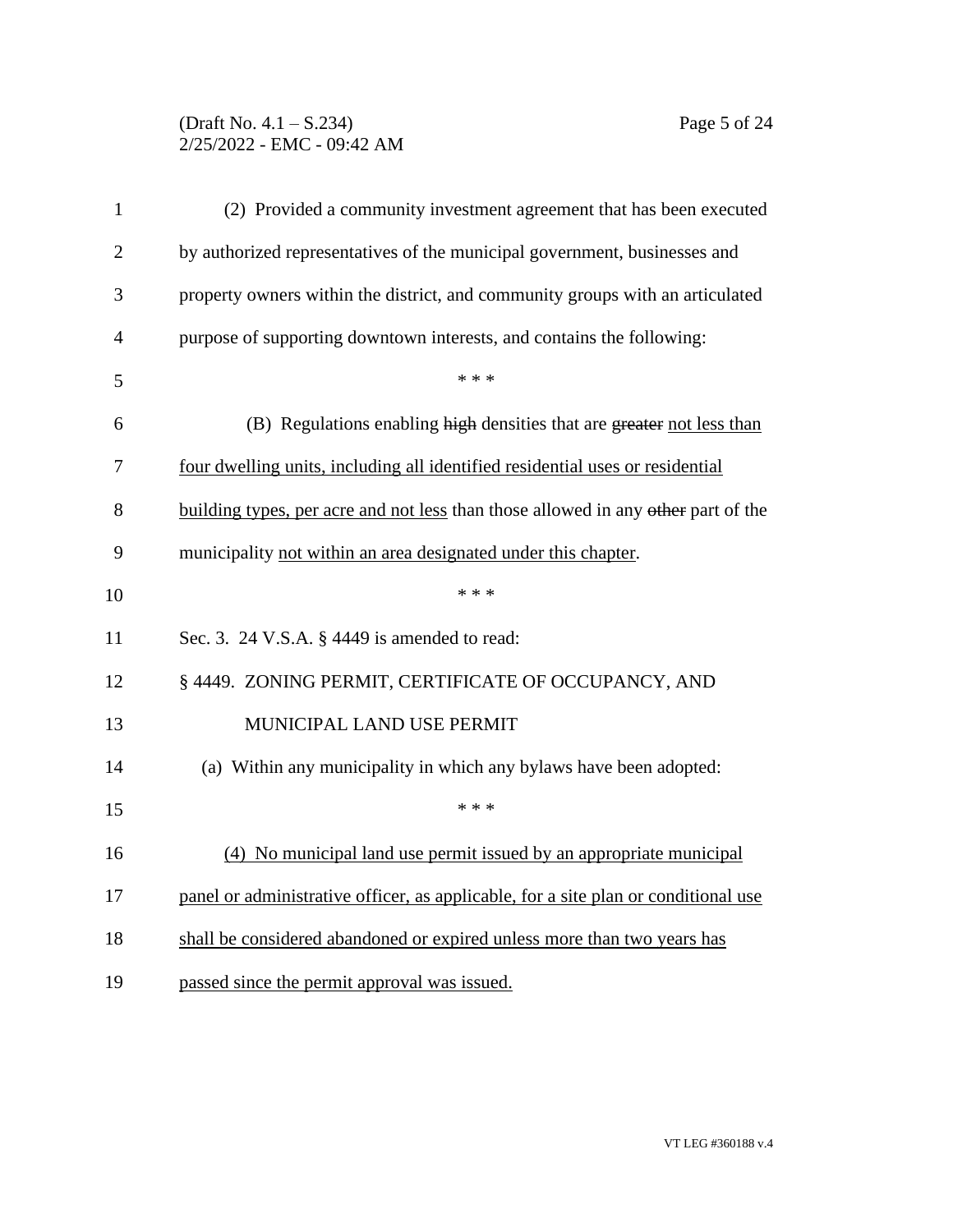(Draft No. 4.1 – S.234) Page 6 of 24 2/25/2022 - EMC - 09:42 AM

| $\mathbf{1}$   | *** Act 250 ***                                                                    |
|----------------|------------------------------------------------------------------------------------|
| $\overline{2}$ | Sec. 4. 10 V.S.A. § 6001 is amended to read:                                       |
| 3              | § 6001. DEFINITIONS                                                                |
| $\overline{4}$ | As used in this chapter:                                                           |
| 5              | * * *                                                                              |
| 6              | $(3)(A)$ "Development" means each of the following:                                |
| 7              | * * *                                                                              |
| 8              | (iv) The construction of housing projects such as cooperatives,                    |
| 9              | condominiums, or dwellings, or construction or maintenance of mobile homes         |
| 10             | or mobile home parks, with 10 or more units, constructed or maintained on a        |
| 11             | tract or tracts of land, owned or controlled by a person, within a radius of five  |
| 12             | miles of any point on any involved land and within any continuous period of        |
| 13             | five years. However:                                                               |
| 14             | (I) A priority housing project shall constitute a development                      |
| 15             | under this subdivision (iv) only if the number of housing units in the project is: |
| 16             | (aa) [Repealed.]                                                                   |
| 17             | (bb) [Repealed.]                                                                   |
| 18             | (cc) 75 or more, in a municipality with a population of 6,000                      |
| 19             | or more but less than 10,000.                                                      |
| 20             | (dd) 50 or more, in a municipality with a population of                            |
| 21             | 3,000 or more but less than 6,000.                                                 |
|                |                                                                                    |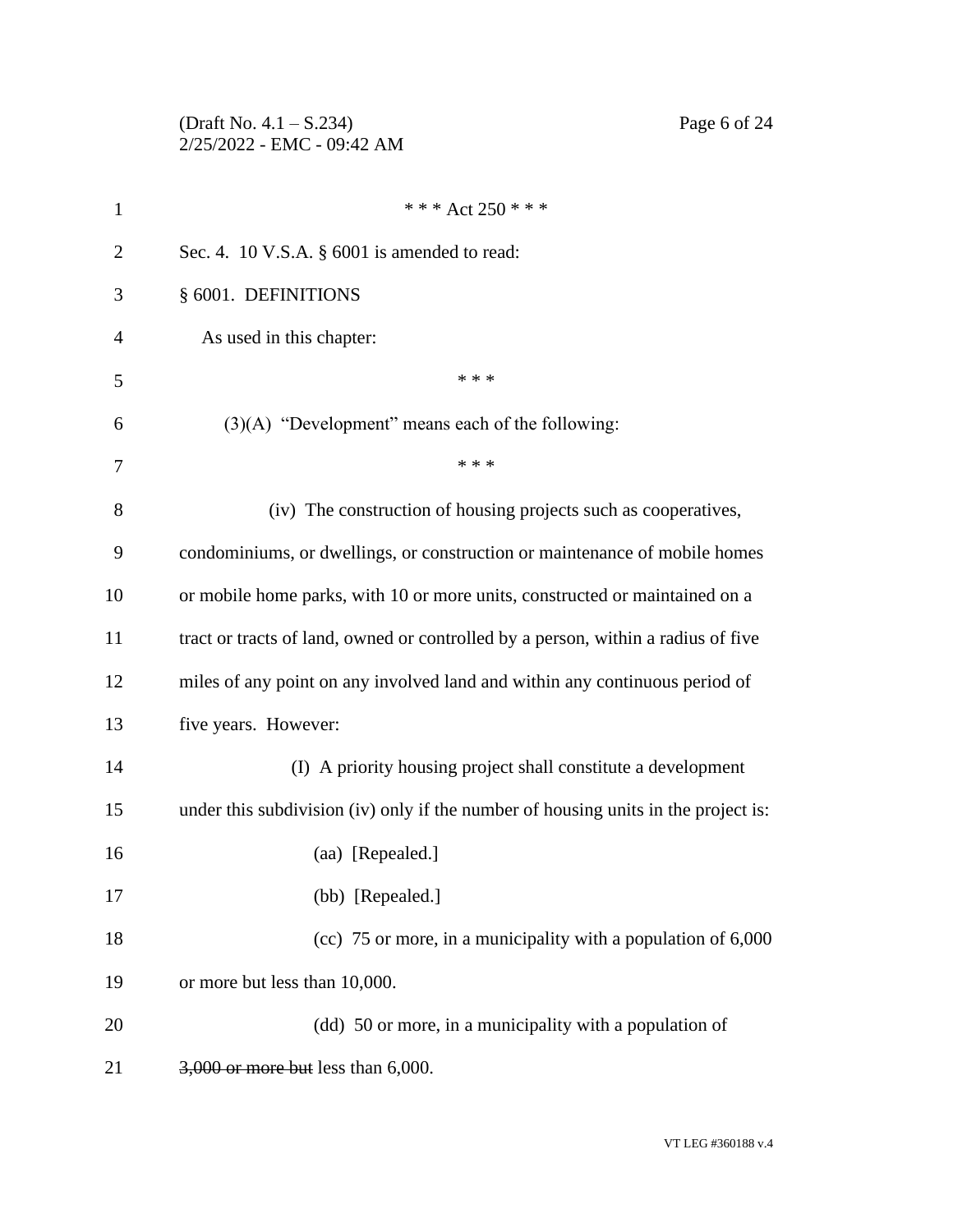(Draft No. 4.1 – S.234) Page 7 of 24 2/25/2022 - EMC - 09:42 AM

| $\mathbf{1}$   | (ee) 25 or more, in a municipality with a population of less                       |
|----------------|------------------------------------------------------------------------------------|
| $\overline{2}$ | than 3,000. [Repealed.]                                                            |
| 3              | (ff) Notwithstanding subdivisions (cc) through (ee) of this                        |
| $\overline{4}$ | subdivision $(3)(A)(iv)(I)$ , 10 or more if the construction involves the          |
| 5              | demolition of one or more buildings that are listed on or eligible to be listed on |
| 6              | the State or National Register of Historic Places. However, demolition shall       |
| 7              | not be considered to create jurisdiction under this subdivision (ff) if the        |
| 8              | Division for Historic Preservation has determined that the proposed demolition     |
| 9              | will have no adverse effect, will have no adverse effect if specified conditions   |
| 10             | are met, or will have an adverse effect that will be adequately mitigated. Any     |
| 11             | imposed conditions shall be enforceable through a grant condition, deed            |
| 12             | covenant, or other legally binding document.                                       |
| 13             | * * *                                                                              |
| 14             | (D) The word "development" does not include:                                       |
| 15             | * * *                                                                              |
| 16             | (IV) Notwithstanding any other provision of this chapter to                        |
| 17             | the contrary, the construction of a priority housing project funded primarily by   |
| 18             | the American Rescue Plan Act of 2021 only if the mixed income housing              |
| 19             | project to be constructed contains at least 80 percent of the housing units with   |
| 20             | a duration of affordability of not less than 30 years.                             |
| 21             | * * *                                                                              |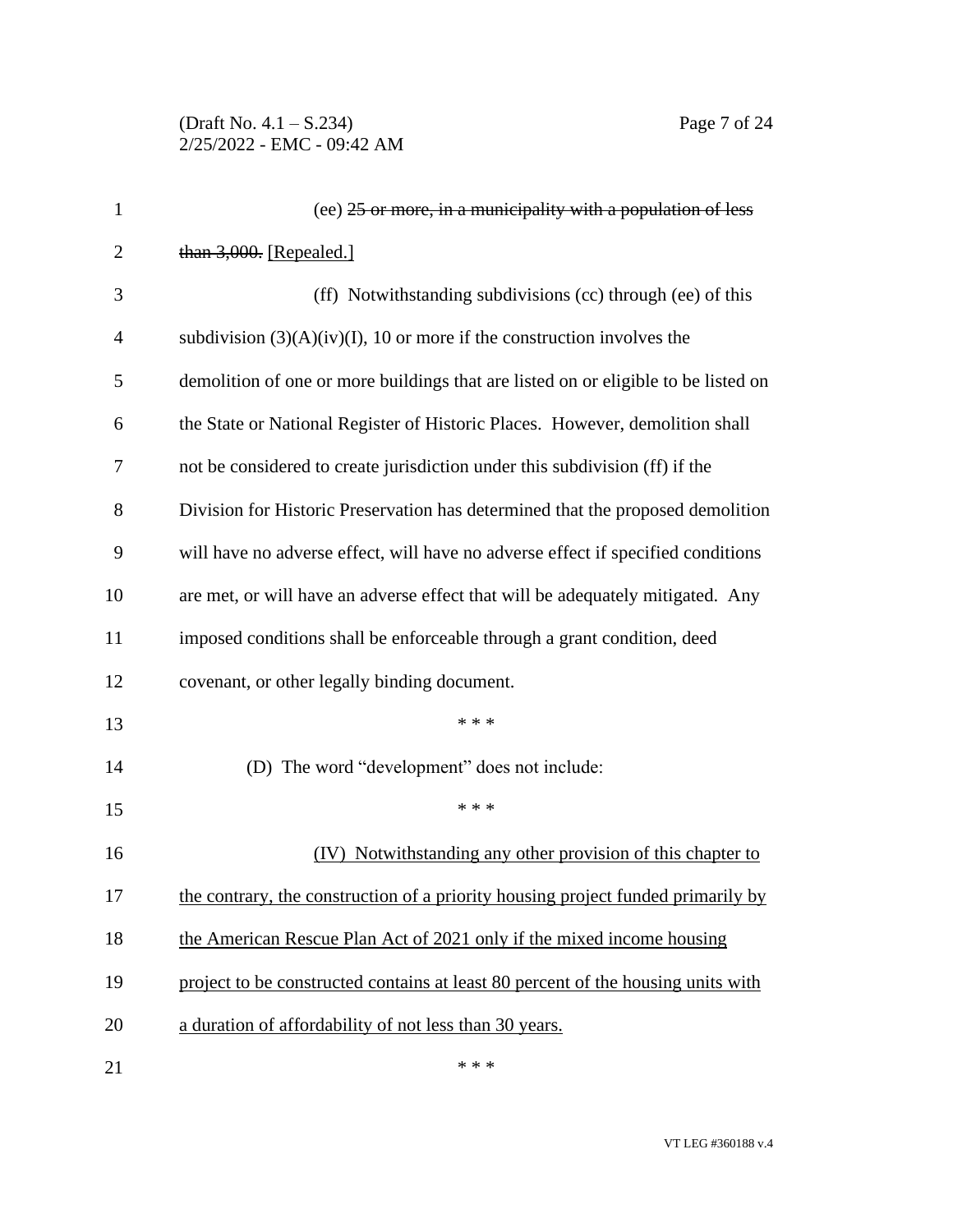(Draft No. 4.1 – S.234) Page 8 of 24 2/25/2022 - EMC - 09:42 AM

| $\mathbf{1}$   | (6) "Floodway" means the channel of a watercourse that is expected to              |
|----------------|------------------------------------------------------------------------------------|
| $\overline{2}$ | flood on an average of at least once every 100 years and the adjacent land areas   |
| 3              | that are required to carry and discharge the flood of the watercourse, as          |
| 4              | determined by the Secretary of Natural Resources with full consideration given     |
| 5              | to upstream impoundments and flood control projects "Flood hazard area" has        |
| 6              | the same meaning as under section 752 of this title.                               |
| 7              | (7) "Floodway fringe" means an area that is outside a floodway and is              |
| 8              | flooded with an average frequency of once or more in each 100 years, as            |
| 9              | determined by the Secretary of Natural Resources with full consideration given     |
| 10             | to upstream impoundments and flood control projects "River corridor" has the       |
| 11             | same meaning as under section 752 of this title.                                   |
| 12             | * * *                                                                              |
| 13             | (27) "Mixed income housing" means a housing project in which the                   |
| 14             | following apply:                                                                   |
| 15             | (A) Owner-occupied housing. At the option of the applicant, owner-                 |
| 16             | occupied housing may be characterized by either of the following:                  |
| 17             | (i) at least 15 percent of the housing units have a purchase price                 |
| 18             | that at the time of first sale does not exceed 85 percent of the new construction, |
| 19             | targeted area purchase price limits established and published annually by the      |
| 20             | Vermont Housing Finance Agency; or                                                 |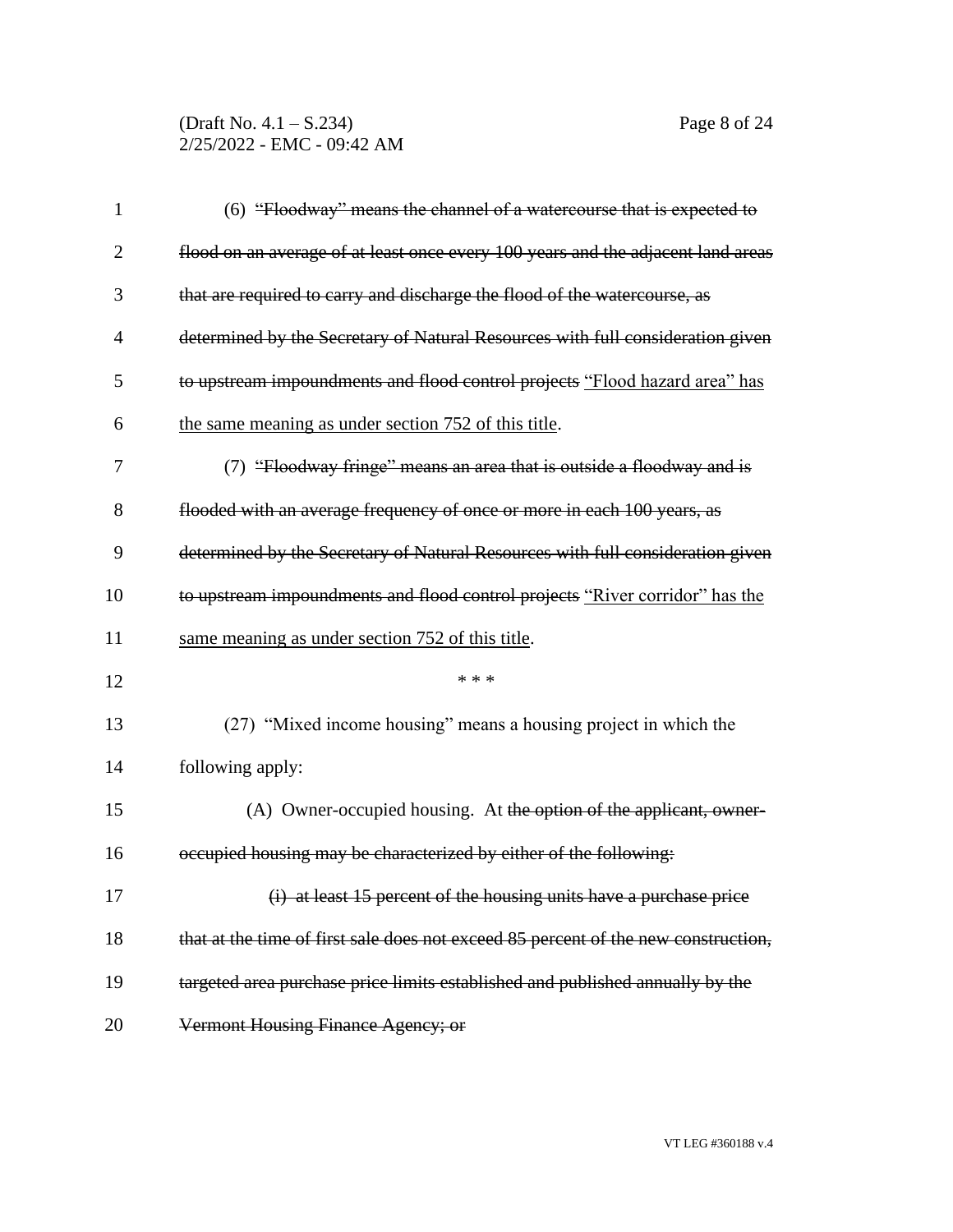(Draft No. 4.1 – S.234) Page 9 of 24 2/25/2022 - EMC - 09:42 AM

| $\mathbf{1}$   | (ii) at least 20 percent of the housing units have a purchase price                 |
|----------------|-------------------------------------------------------------------------------------|
| $\overline{2}$ | that at the time of first sale does not exceed 90 percent of the new construction,  |
| 3              | targeted area purchase price limits established and published annually by the       |
| 4              | Vermont Housing Finance Agency meet the requirements of affordable owner-           |
| 5              | occupied housing under subdivision $(29)(A)$ of this section, adjusted for the      |
| 6              | number of bedrooms, as established and published annually by the Vermont            |
| 7              | <b>Housing Finance Agency.</b>                                                      |
| 8              | (B) Rental housing. At least 20 percent of the housing units that are               |
| 9              | rented constitute affordable housing and have a duration of affordability of For    |
| 10             | not less than 15 years following the date that rental housing is initially placed   |
| 11             | in service, at least 20 percent of the housing units meet the requirements of       |
| 12             | affordable rental housing under subdivision $(29)(B)$ of this section, adjusted for |
| 13             | the number of bedrooms, as established and published annually by the                |
| 14             | Vermont Housing Finance Agency.                                                     |
| 15             | * * *                                                                               |
| 16             | Sec. 5. 10 V.S.A. § 6086 is amended to read:                                        |
| 17             | § 6086. ISSUANCE OF PERMIT; CONDITIONS AND CRITERIA                                 |
| 18             | (a) Before granting a permit, the District Commission shall find that the           |
| 19             | subdivision or development:                                                         |
| 20             | * * *                                                                               |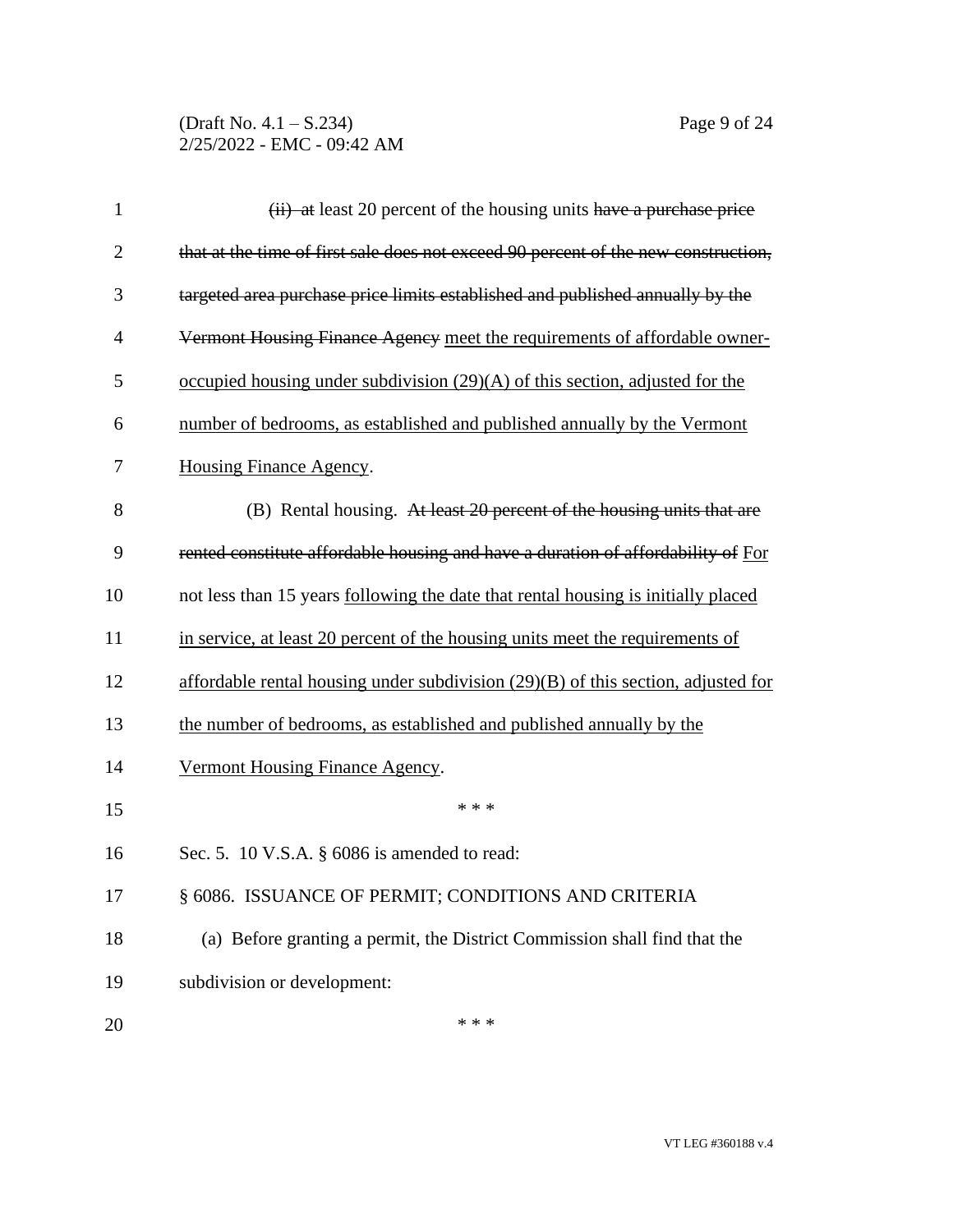## (Draft No. 4.1 – S.234) Page 10 of 24 2/25/2022 - EMC - 09:42 AM

| $\mathbf{1}$   | (D) Floodways Flood hazard areas; river corridors. A permit will be                   |
|----------------|---------------------------------------------------------------------------------------|
| $\overline{2}$ | granted whenever it is demonstrated by the applicant that, in addition to all         |
| 3              | other applicable criteria:,                                                           |
| 4              | $\overrightarrow{H}$ the development or subdivision of lands within a flood way       |
| 5              | flood hazard area or river corridor will not restrict or divert the flow of flood     |
| 6              | waters floodwaters, cause or contribute to fluvial erosion, and endanger the          |
| 7              | health, safety, and welfare of the public or of riparian owners during flooding;      |
| 8              | and                                                                                   |
| 9              | (ii) the development or subdivision of lands within a floodway                        |
| 10             | fringe will not significantly increase the peak discharge of the river or stream      |
| 11             | within or downstream from the area of development and endanger the health,            |
| 12             | safety, or welfare of the public or riparian owners during flooding.                  |
| 13             | * * *                                                                                 |
| 14             | *** Municipal Response to Act 250 Requests ***                                        |
| 15             | Sec. 6. 10 V.S.A. 6086(g) is added to read:                                           |
| 16             | (g) If a municipality fails to respond to a request by the applicant within           |
| 17             | $90$ days as to the impacts related to subdivision (a)(6) or (7) of this section, the |
| 18             | application will be presumed not to have an unreasonable burden on                    |
| 19             | educational, municipal, or governmental services.                                     |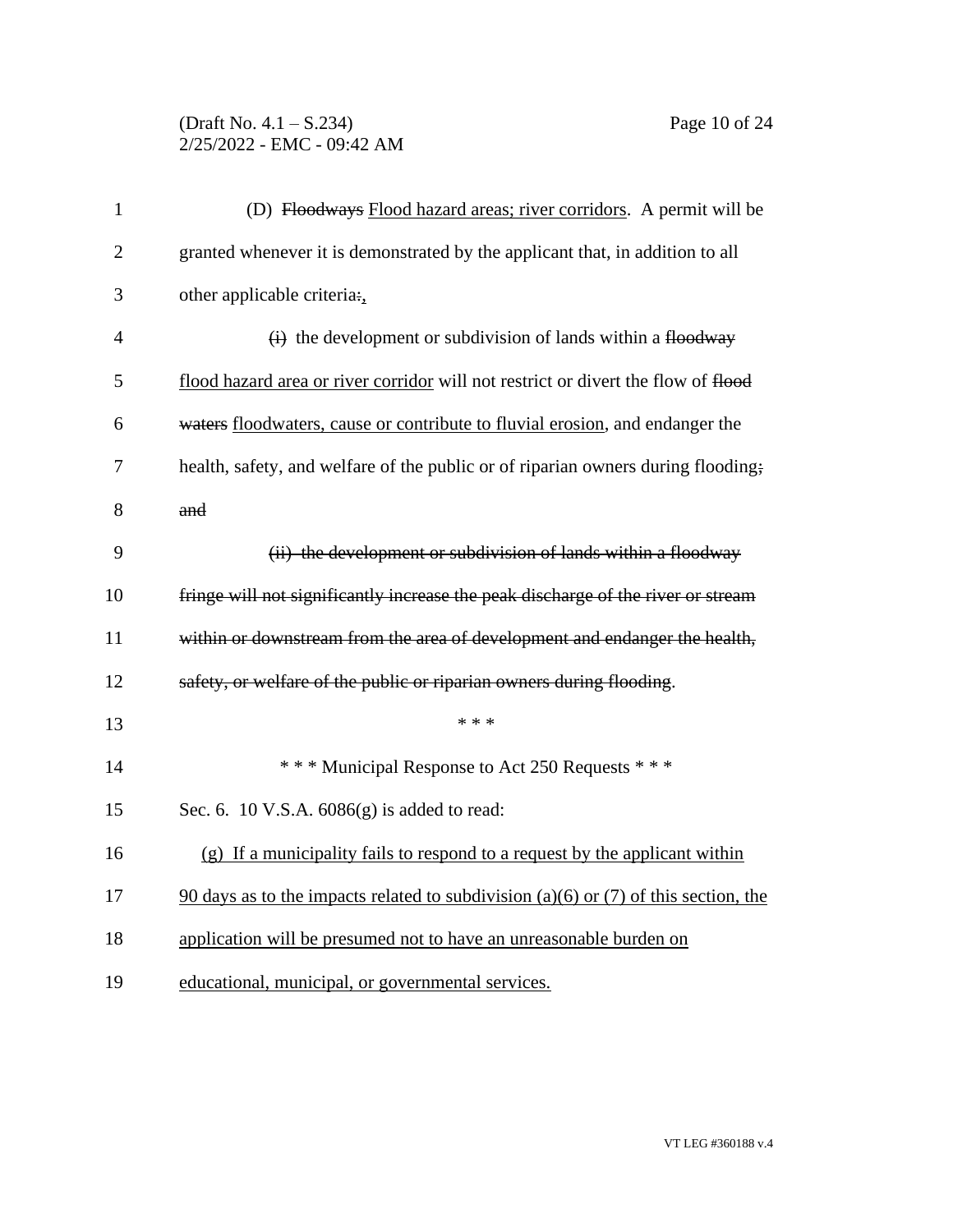(Draft No. 4.1 – S.234) Page 11 of 24 2/25/2022 - EMC - 09:42 AM

| $\mathbf{1}$   | *** Forest Blocks ***                                                               |
|----------------|-------------------------------------------------------------------------------------|
| $\overline{2}$ | Sec. 7. 10 V.S.A. § 6001 is amended to read:                                        |
| 3              | § 6001. DEFINITIONS                                                                 |
| $\overline{4}$ | As used in this chapter:                                                            |
| 5              | * * *                                                                               |
| 6              | (43) "Connecting habitat" means land or water, or both, that links                  |
| 7              | patches of habitat within a landscape, allowing the movement, migration, and        |
| 8              | dispersal of wildlife and plants and the functioning of ecological processes. A     |
| 9              | connecting habitat may include features including recreational trails and           |
| 10             | improvements constructed for farming, logging, or forestry purposes.                |
| 11             | (44) "Forest block" means a contiguous area of forest in any stage of               |
| 12             | succession and not currently developed for nonforest use. A forest block may        |
| 13             | include features including recreational trails, wetlands, or other natural features |
| 14             | that do not themselves possess tree cover and improvements constructed for          |
| 15             | farming, logging, or forestry purposes.                                             |
| 16             | (45) "Habitat" means the physical and biological environment in which               |
| 17             | a particular species of plant or wildlife lives.                                    |
| 18             | Sec. 8. 10 V.S.A. $\S$ 6086(a)(8) is amended to read:                               |
| 19             | (8) Ecosystem protection; scenic beauty; historic sites.                            |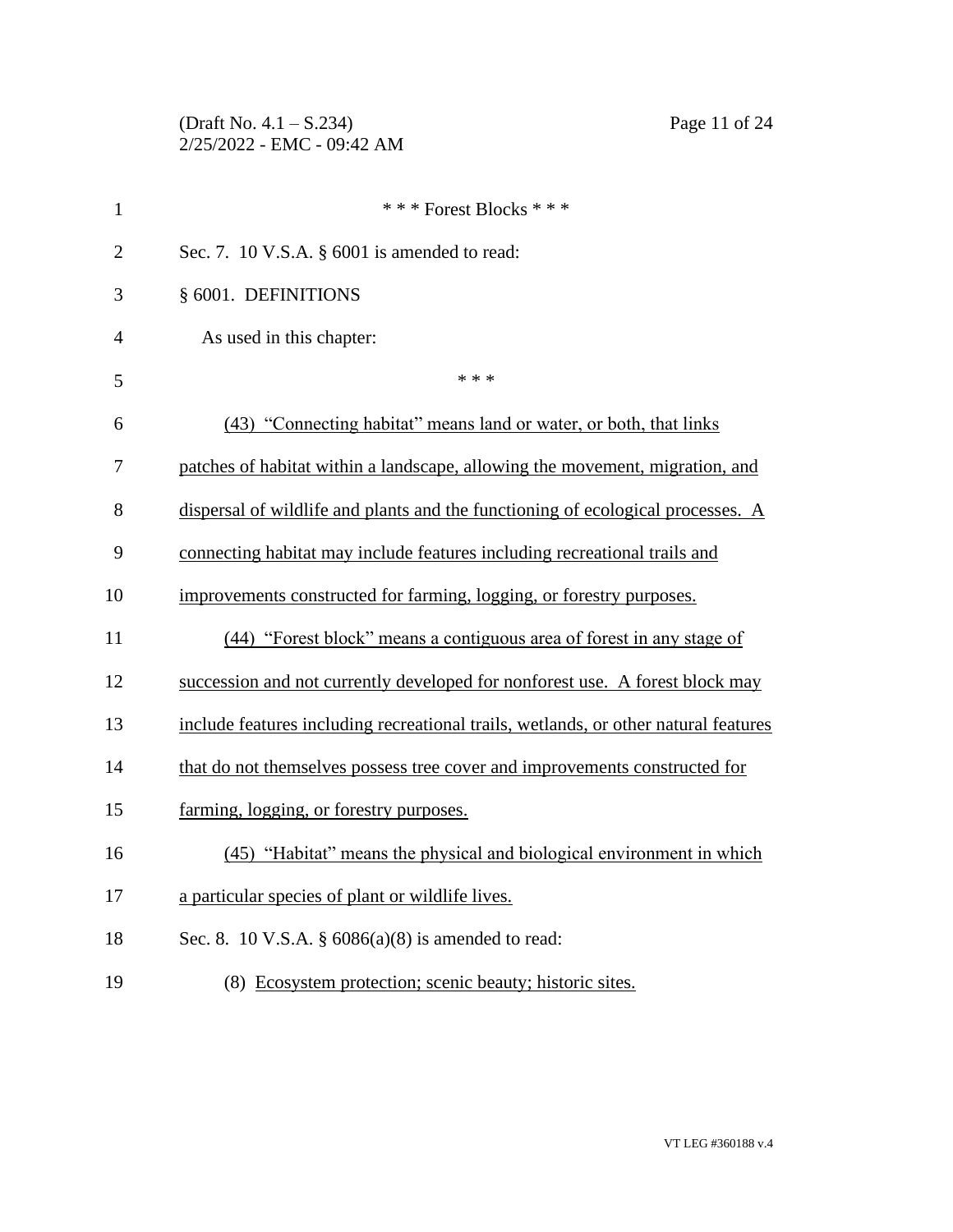## (Draft No. 4.1 – S.234) Page 12 of 24 2/25/2022 - EMC - 09:42 AM

| $\mathbf{1}$   | (A) Aesthetics. Will not have an undue adverse effect on the scenic            |
|----------------|--------------------------------------------------------------------------------|
| $\overline{2}$ | or natural beauty of the area, aesthetics, or historic sites or rare and       |
| 3              | irreplaceable natural areas.                                                   |
| $\overline{4}$ | $(A)(B)$ Necessary wildlife habitat and endangered species. A permit           |
| 5              | will not be granted if it is demonstrated by any party opposing the applicant  |
| 6              | that a development or subdivision will destroy or significantly imperil        |
| $\tau$         | necessary wildlife habitat or any endangered species; and:                     |
| 8              | (i) the economic, social, cultural, recreational, or other benefit to          |
| 9              | the public from the development or subdivision will not outweigh the           |
| 10             | economic, environmental, or recreational loss to the public from the           |
| 11             | destruction or imperilment of the habitat or species; or                       |
| 12             | (ii) all feasible and reasonable means of preventing or lessening              |
| 13             | the destruction, diminution, or imperilment of the habitat or species have not |
| 14             | been or will not continue to be applied; or                                    |
| 15             | (iii) a reasonably acceptable alternative site is owned or controlled          |
| 16             | by the applicant which that would allow the development or subdivision to      |
| 17             | fulfill its intended purpose.                                                  |
| 18             | Forest blocks and connecting habitat. Will not result in an undue<br>(C)       |
| 19             | adverse impact on forest blocks, connecting habitat, or rare and irreplaceable |
| 20             | natural areas. If a project as proposed would result in an undue adverse       |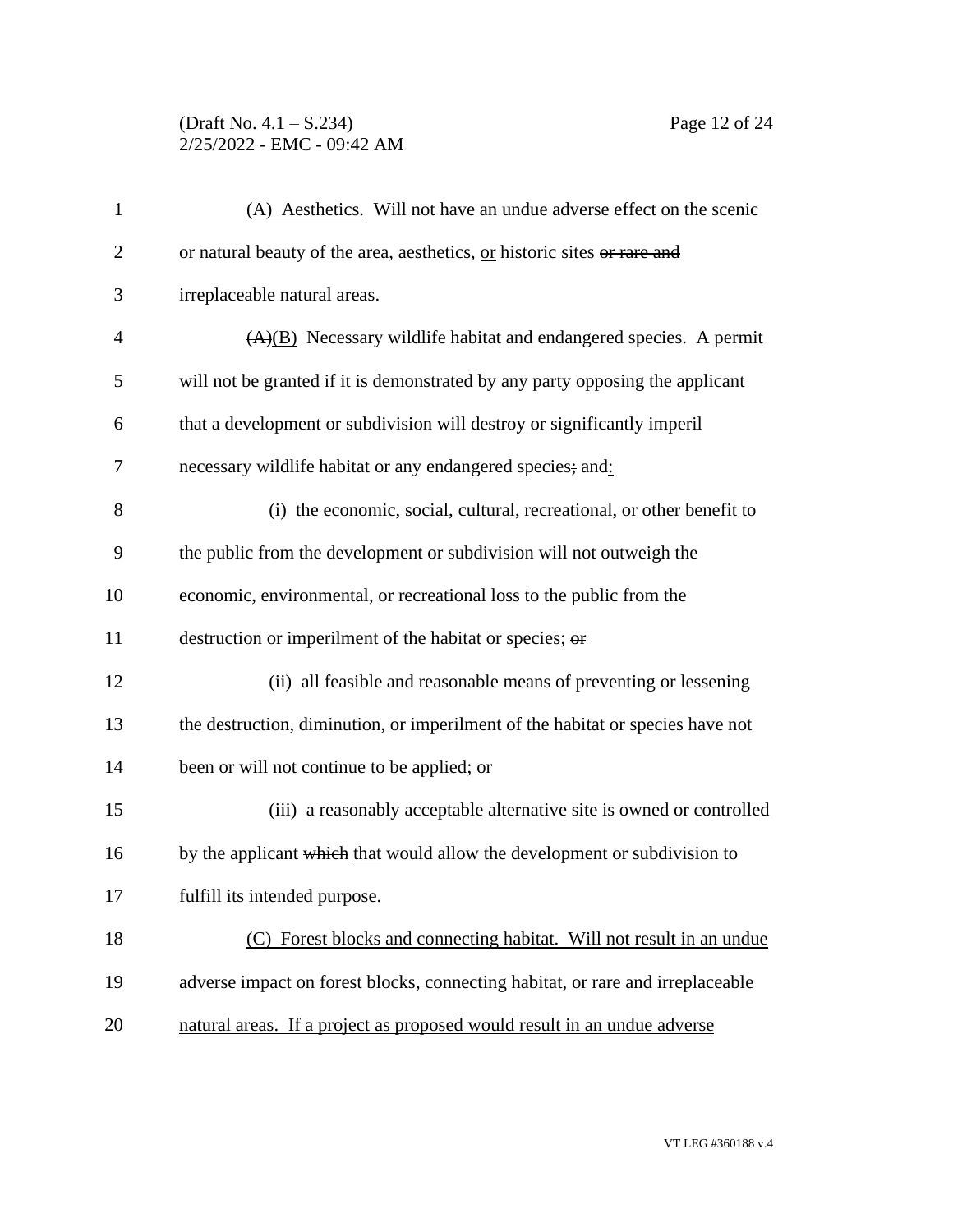(Draft No. 4.1 – S.234) Page 13 of 24 2/25/2022 - EMC - 09:42 AM

| $\mathbf{1}$   | impact, a permit may only be granted if effects are avoided, minimized, and      |
|----------------|----------------------------------------------------------------------------------|
| $\overline{c}$ | mitigated in accordance with rules adopted by the Board.                         |
| 3              | Sec. 9. CRITERION 8(C) RULEMAKING                                                |
| $\overline{4}$ | (a) The Natural Resources Board (Board), in consultation with the Agency         |
| 5              | of Natural Resources, shall adopt rules to implement the requirements for the    |
| 6              | administration of 10 V.S.A. $\S$ 6086(a)(8)(C). Rules adopted by the Board shall |
| 7              | include:                                                                         |
| 8              | (1) How forest blocks and connecting habitat are further defined,                |
| 9              | including their size, location, and function, which may include:                 |
| 10             | (A) information that will be available to the public to determine                |
| 11             | where forest blocks and connecting habitat are located; or                       |
| 12             | (B) advisory mapping resources, how they will be made available,                 |
| 13             | how they will be used, and how they will be updated.                             |
| 14             | (2) Standards establishing how impacts can be avoided, minimized, or             |
| 15             | mitigated, including how fragmentation of forest blocks or connecting habitat    |
| 16             | is avoided or minimized, which may include steps to promote proactive site       |
| 17             | design of buildings, roadways and driveways, utility location, and location      |
| 18             | relative to existing features such as roads, tree lines, and fence lines.        |
| 19             | (3) Criteria to identify when a forest block or connecting habitat is            |
| 20             | eligible for mitigation.                                                         |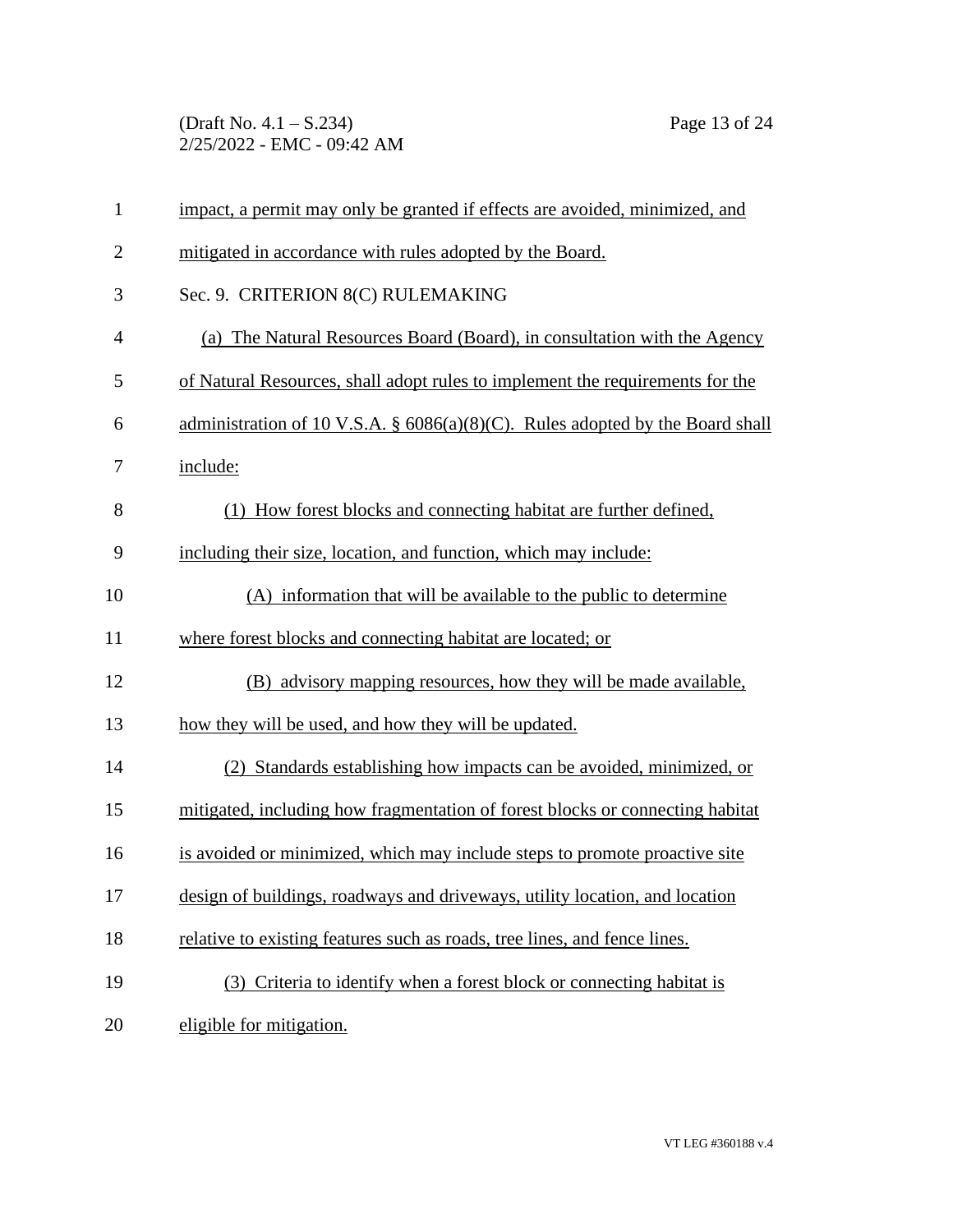(Draft No. 4.1 – S.234) Page 14 of 24 2/25/2022 - EMC - 09:42 AM

| $\mathbf{1}$   | (4) Standards for how impacts to a forest block or connecting habitat            |
|----------------|----------------------------------------------------------------------------------|
| $\overline{2}$ | may be mitigated. Standards may include:                                         |
| 3              | (A) appropriate ratios for compensation;                                         |
| 4              | (B) appropriate forms of compensation such as conservation                       |
| 5              | easements, fee interests in land, and other forms of compensation; and           |
| 6              | (C) appropriate uses of on-site and off-site mitigation.                         |
| 7              | (b) The Board shall convene a working group to provide input to the rule         |
| 8              | prior to prefiling with the Interagency Committee on Administrative Rules.       |
| 9              | The Board shall convene the working group on or before June 1, 2023.             |
| 10             | (c) The Board shall file a final proposed rule with the Secretary of State       |
| 11             | and Legislative Committee on Administrative Rules on or before June 15,          |
| 12             | 2024.                                                                            |
| 13             | Sec. 10. 10 V.S.A. § 127 is amended to read:                                     |
| 14             | § 127. RESOURCE MAPPING                                                          |
| 15             | (a) On or before January 15, 2013, the The Secretary of Natural Resources        |
| 16             | shall complete and maintain resource mapping based on the Geographic             |
| 17             | Information System (GIS) or other technology. The mapping shall identify         |
| 18             | natural resources throughout the State, including forest blocks, that may be     |
| 19             | relevant to the consideration of energy projects and projects subject to chapter |
| 20             | 151 of this title. The Center for Geographic Information shall be available to   |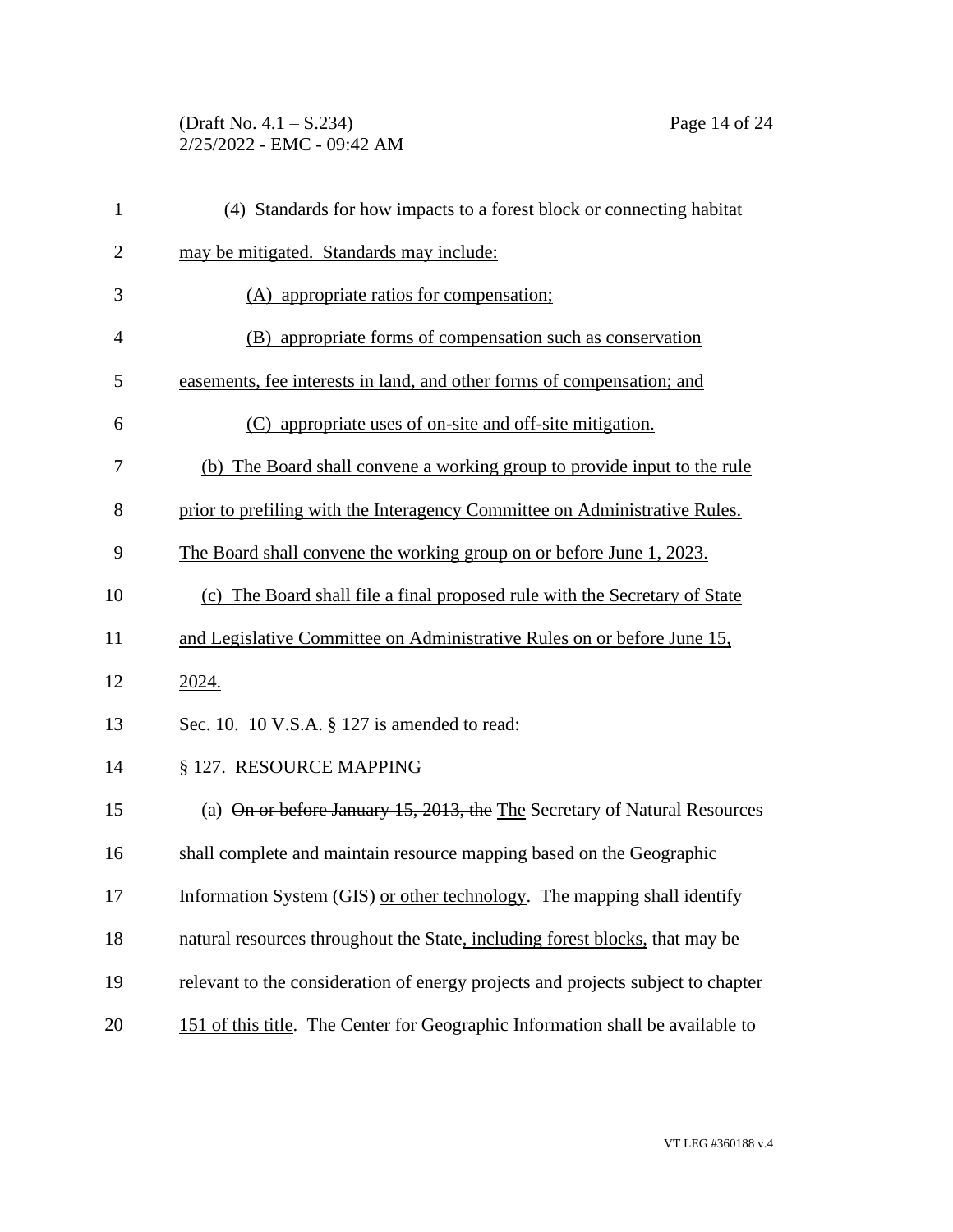| $\mathbf{1}$   | provide assistance to the Secretary in carrying out the GIS-based resource       |
|----------------|----------------------------------------------------------------------------------|
| $\overline{2}$ | mapping.                                                                         |
| 3              | (b) The Secretary of Natural Resources shall consider the GIS-based              |
| $\overline{4}$ | resource maps developed under subsection (a) of this section when providing      |
| 5              | evidence and recommendations to the Public Utility Commission under              |
| 6              | $30 \text{ V.S.A. }$ § 248(b)(5) and when commenting on or providing             |
| 7              | recommendations under chapter 151 of this title to District Commissions on       |
| 8              | other projects.                                                                  |
| 9              | (c) The Secretary shall establish and maintain written procedures that           |
| 10             | include a process and science-based criteria for updating resource maps          |
| 11             | developed under subsection (a) of this section. Before establishing or revising  |
| 12             | these procedures, the Secretary shall provide opportunities for affected parties |
| 13             | and the public to submit relevant information and recommendations.               |
| 14             | * * * Roads * * *                                                                |
| 15             | Sec. 11. 10 V.S.A. § 6001 is amended to read:                                    |
| 16             | § 6001. DEFINITIONS                                                              |
| 17             | As used in this chapter:                                                         |
| 18             | * * *                                                                            |
| 19             | $(3)(A)$ "Development" means each of the following:                              |
| 20             | * * *                                                                            |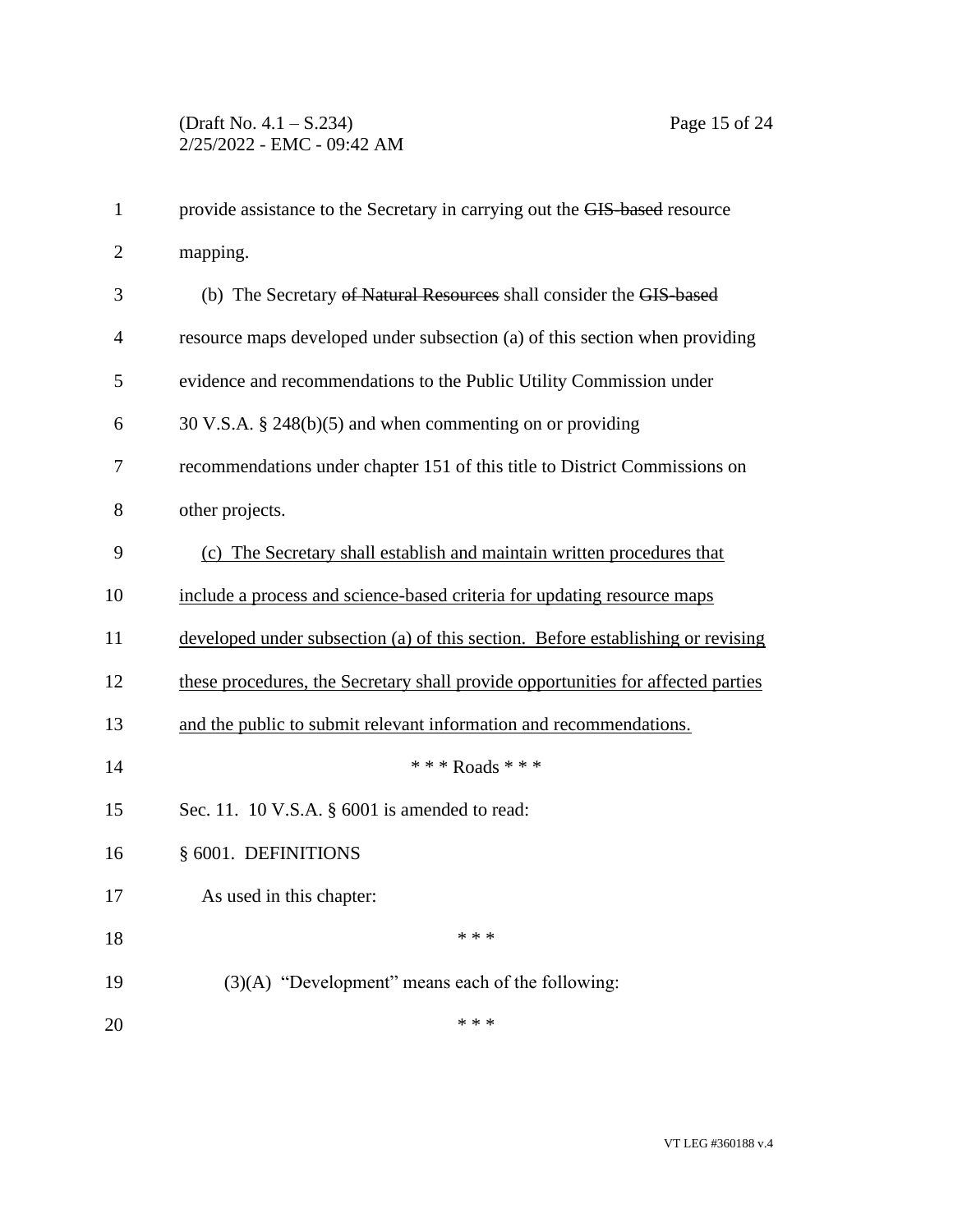(Draft No. 4.1 – S.234) Page 16 of 24 2/25/2022 - EMC - 09:42 AM

| $\mathbf{1}$   | (xi) The construction of a road, roads, driveway, or driveways,                   |
|----------------|-----------------------------------------------------------------------------------|
| $\overline{c}$ | which as a single road or driveway is greater than 800 feet, or which in          |
| 3              | combination is greater than 2,000 feet, to provide access to or within a tract or |
| 4              | tracts of land of more than one acre owned or controlled by a person.             |
| 5              | (I) For the purposes of determining jurisdiction under this                       |
| 6              | subdivision (xi), any tract or tracts of land that will be provided access by the |
| 7              | road or driveway is involved land.                                                |
| 8              | (II) As used in this subdivision (xi), "road" shall include any                   |
| 9              | new road or upgrade of a class 4 highway by a person other than a                 |
| 10             | municipality, including a road that will be transferred to or maintained by a     |
| 11             | municipality after its construction or upgrade. For the purposes of this          |
| 12             | subdivision (II), routine maintenance of a class 4 highway or stormwater          |
| 13             | improvement required pursuant to section 1264 of this title shall not constitute  |
| 14             | an "upgrade."                                                                     |
| 15             | (aa) Routine maintenance shall include replacing a culvert                        |
| 16             | or ditch, increasing the size or configuration of an existing drainage structure  |
| 17             | to improve resiliency, applying new stone, grading, or making repairs after       |
| 18             | adverse weather.                                                                  |
| 19             | (bb) Routine maintenance shall not include changing the                           |
| 20             | size of the road, changing the location or layout of the road, or adding          |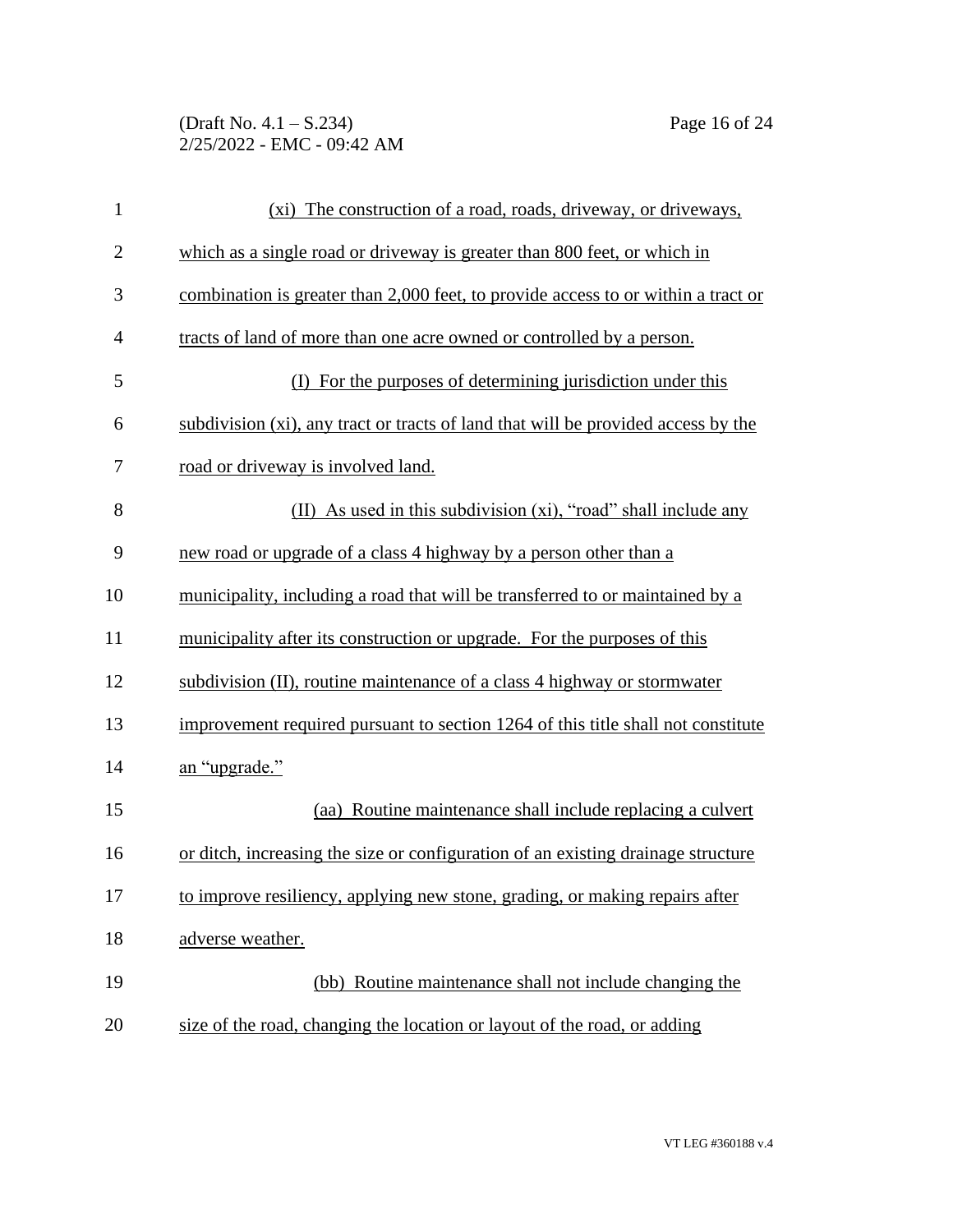(Draft No. 4.1 – S.234) Page 17 of 24 2/25/2022 - EMC - 09:42 AM

| $\mathbf{1}$   | payement unless undertaken to improve the function of an existing drainage         |
|----------------|------------------------------------------------------------------------------------|
| $\overline{2}$ | structure.                                                                         |
| 3              | (III) For the purpose of determining the length under this                         |
| 4              | subdivision (xi), the length of all roads and driveways within the tract or tracts |
| 5              | of land constructed within any continuous period of 10 years after October 1,      |
| 6              | 2020 shall be included.                                                            |
| 7              | (IV) This subdivision (xi) shall not apply to:                                     |
| 8              | (aa) a road constructed for a municipal, county, or State                          |
| 9              | purpose; a utility corridor of an electric transmission or distribution company;   |
| 10             | or a road located entirely within a designated downtown or neighborhood            |
| 11             | development area; and                                                              |
| 12             | (bb) a road used primarily for farming or forestry purposes                        |
| 13             | unless used for a residential purpose.                                             |
| 14             | * * *                                                                              |
| 15             | *** Wood Products Manufacturers ***                                                |
| 16             | Sec. 12. 10 V.S.A. § 6001 is amended to read:                                      |
| 17             | § 6001. DEFINITIONS                                                                |
| 18             | * * *                                                                              |
| 19             | (47) "Wood products manufacturer" means a manufacturer that                        |
| 20             | aggregates wood products from forestry operations and adds value through           |
| 21             | processing or marketing in the wood products supply chain or directly to           |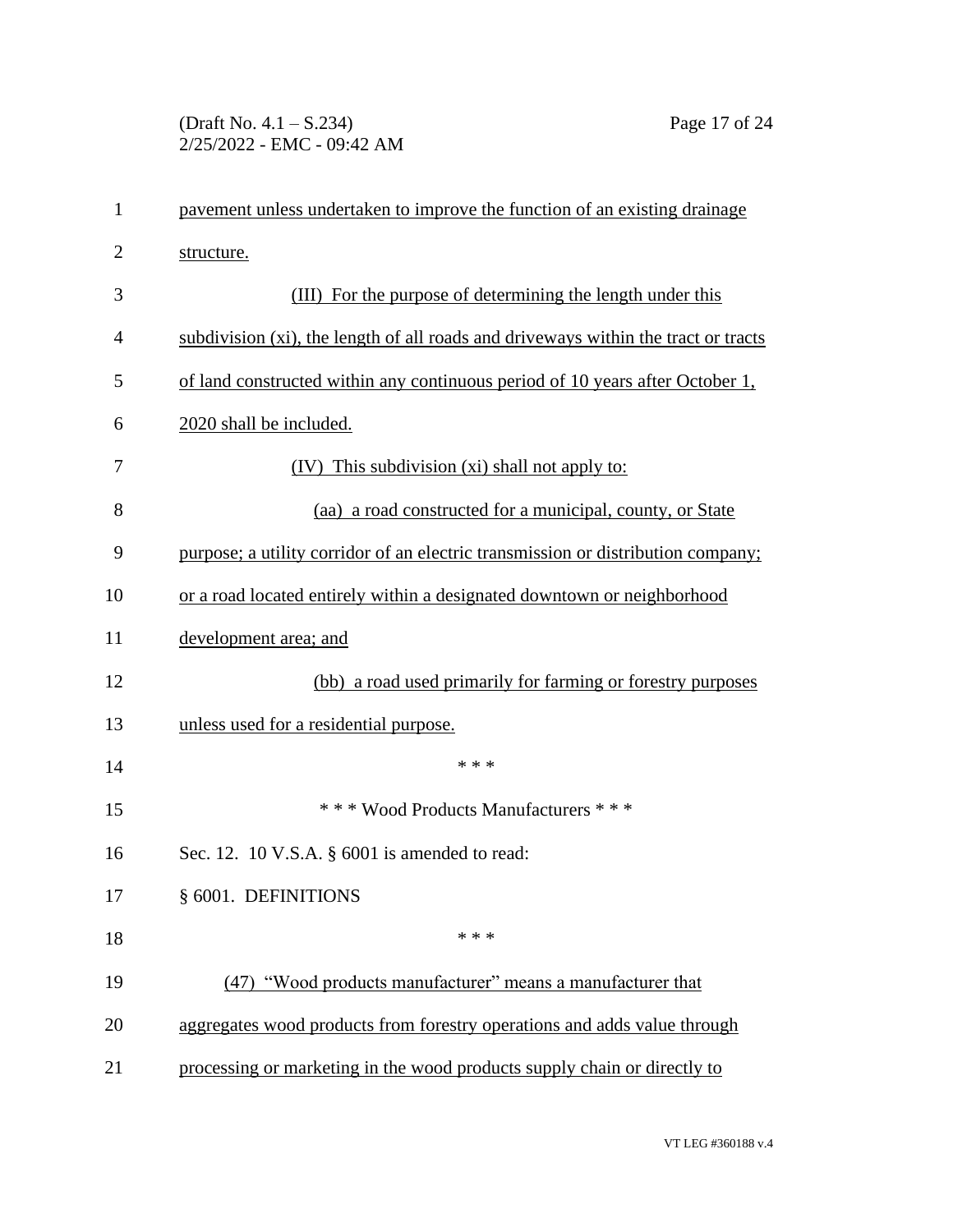(Draft No. 4.1 – S.234) Page 18 of 24 2/25/2022 - EMC - 09:42 AM

| $\mathbf{1}$   | consumers through retail sales. "Wood products manufacturer" includes                  |
|----------------|----------------------------------------------------------------------------------------|
| $\mathbf{2}$   | sawmills; veneer mills; pulp mills; pellet mills; producers of firewood,               |
| 3              | woodchips, mulch, and fuel wood; and log and pulp concentration yards.                 |
| $\overline{4}$ | "Wood products manufacturer" does not include facilities that purchase,                |
| 5              | market, and resell finished goods, such as wood furniture, wood pellets, and           |
| 6              | milled lumber, without first receiving wood products from forestry operations.         |
| 7              | (48) "Wood product" means logs, pulpwood, veneer wood, bolt wood,                      |
| 8              | wood chips, stud wood, poles, pilings, biomass, fuel wood, maple sap, and              |
| 9              | bark.                                                                                  |
| 10             | Sec. 13. 10 V.S.A. § 6086(c) is amended to read:                                       |
| 11             | $(c)(1)$ Permit conditions. A permit may contain such requirements and                 |
| 12             | conditions as are allowable proper exercise of the police power and which that         |
| 13             | are appropriate within the respect to subdivisions $(a)(1)$ through $(10)$ of this     |
| 14             | section, including those set forth in 24 V.S.A. $\S$ 4414(4), 4424(a)(2),              |
| 15             | $4414(1)(D)(i)$ , $4463(b)$ , and $4464$ , the dedication of lands for public use, and |
| 16             | the filing of bonds to ensure compliance. The requirements and conditions              |
| 17             | incorporated from Title 24 may be applied whether or not a local plan has been         |
| 18             | adopted. General requirements and conditions may be established by rule of             |
| 19             | the Natural Resources Board.                                                           |
| $20\,$         | (2) Permit conditions on a wood products manufacturer.                                 |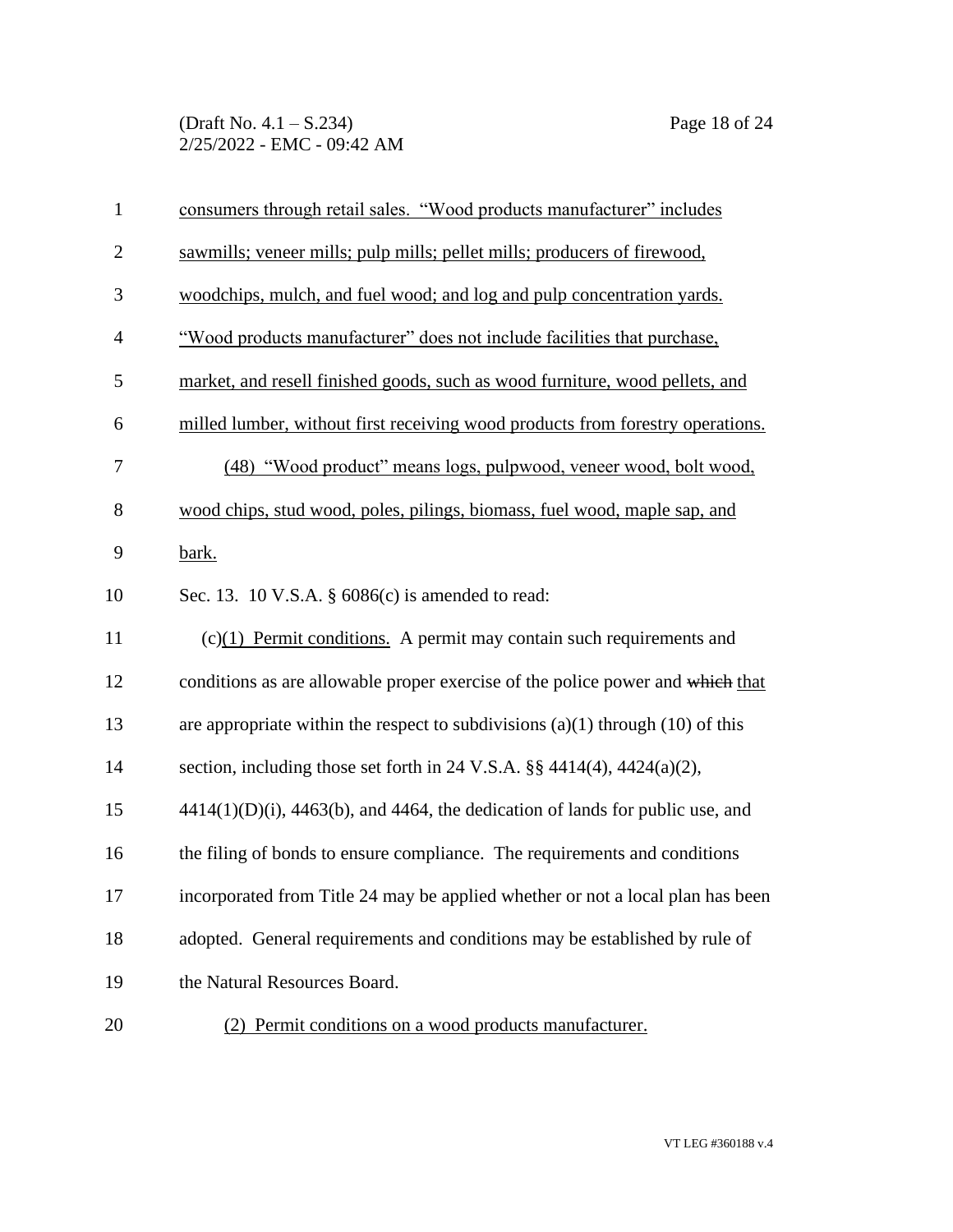(Draft No. 4.1 – S.234) Page 19 of 24 2/25/2022 - EMC - 09:42 AM

| $\mathbf{1}$   | (A) A permit condition that sets hours of operation for a wood                 |
|----------------|--------------------------------------------------------------------------------|
| $\overline{2}$ | products manufacturer shall only be imposed to mitigate an impact under        |
| 3              | subdivision (a)(1), (5), or (8) of this section.                               |
| $\overline{4}$ | (B) If an adverse impact under subdivision (a)(1), (5), or (8) of this         |
| 5              | section would result, a permit with conditions shall allow the manufacturer to |
| 6              | operate while mitigating these impacts. A permit with conditions that mitigate |
| 7              | these impacts shall allow for deliveries of wood products from forestry        |
| 8              | operations to the manufacturer outside permitted hours of operation, including |
| 9              | nights, weekends, and holidays, for the number of days demonstrated by the     |
| 10             | manufacturer as necessary to enable business operations, not to exceed 90 days |
| 11             | per year.                                                                      |
| 12             | (3) Permit with conditions on the delivery of wood heat fuels. A permit        |
| 13             | with conditions issued to a wood products manufacturer that produces wood      |
| 14             | chips, pellets, cord wood, or other fuel wood used for heat shall allow        |
| 15             | shipment of that fuel wood from the manufacturer to the end user outside       |
| 16             | permitted hours of operation, including nights, weekends, and holidays, from   |
| 17             | October 1 through April 30 of each year. Permits with conditions shall         |
| 18             | mitigate the undue adverse impacts while enabling the operations of the        |
| 19             | manufacturer.                                                                  |
| 20             | (4) Permit amendments. A wood products manufacturer holding a                  |
| 21             | permit may request an amendment to existing permit conditions related to       |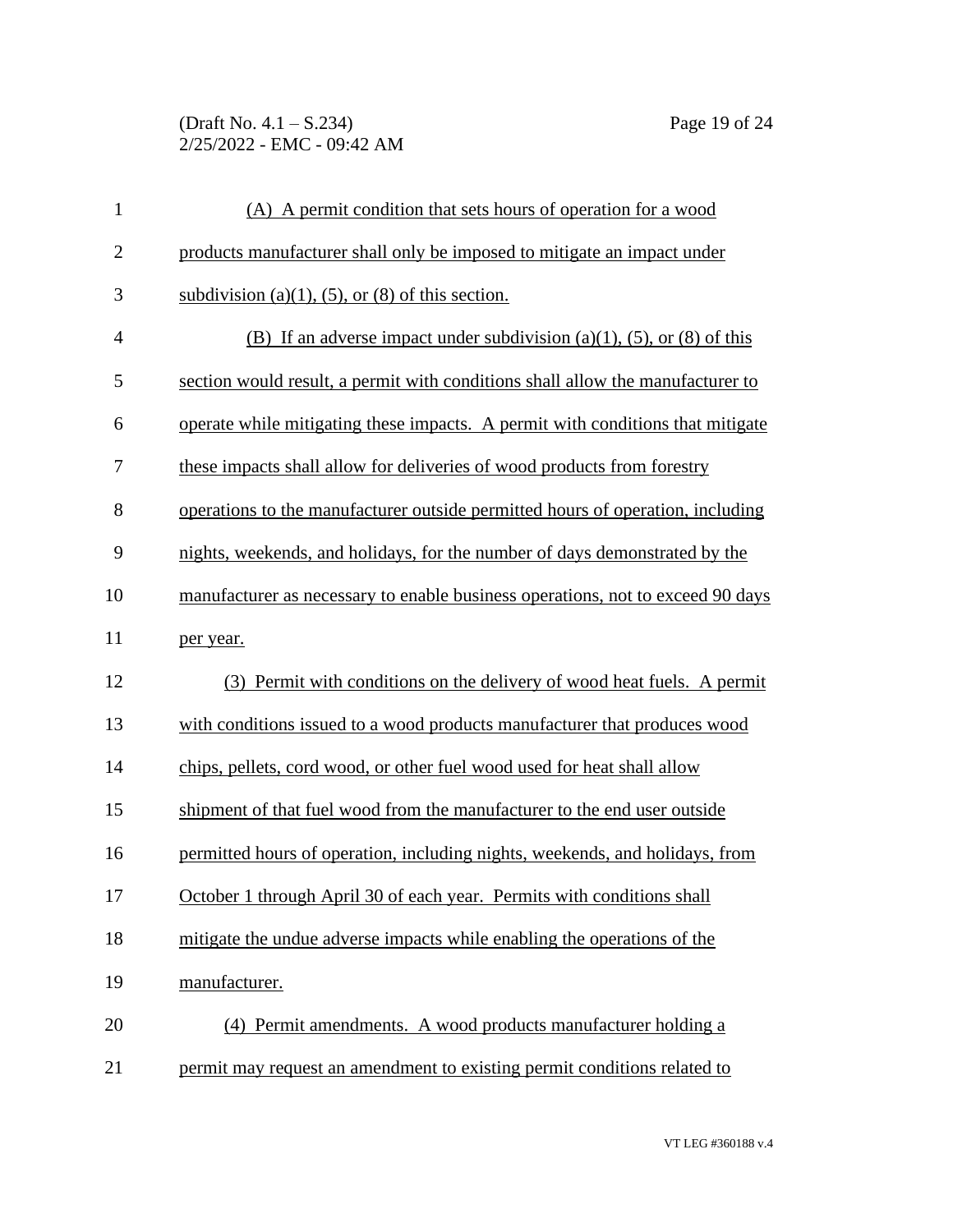(Draft No. 4.1 – S.234) Page 20 of 24 2/25/2022 - EMC - 09:42 AM

| $\mathbf{1}$   | hours of operation and seasonal restrictions to be consistent with subdivisions |
|----------------|---------------------------------------------------------------------------------|
| $\overline{2}$ | (2) and (3) of this subsection. Requests for condition amendments under this    |
| 3              | subsection shall not be subject to Act 250 Rule 34(E).                          |
| $\overline{4}$ | * * * One-acre towns * * *                                                      |
| 5              | Sec. 14. 10 V.S.A. § 6001 is amended to read:                                   |
| 6              | § 6001. DEFINITIONS                                                             |
| 7              | * * *                                                                           |
| 8              | $(3)(A)$ "Development" means each of the following:                             |
| 9              | (i) The construction of improvements on a tract or tracts of land,              |
| 10             | owned or controlled by a person, involving more than 10 acres of land within a  |
| 11             | radius of five miles of any point on any involved land, for commercial or       |
| 12             | industrial purposes in a municipality that has adopted permanent zoning and     |
| 13             | subdivision bylaws.                                                             |
| 14             | (ii) The construction of improvements on a tract or tracts of land,             |
| 15             | owned or controlled by a person, involving more than one acre of land within a  |
| 16             | radius of five miles of any point on any involved land, for commercial or       |
| 17             | industrial purposes on more than one acre of land within in a municipality that |
| 18             | has not adopted permanent zoning and subdivision bylaws.                        |
| 19             | * * *                                                                           |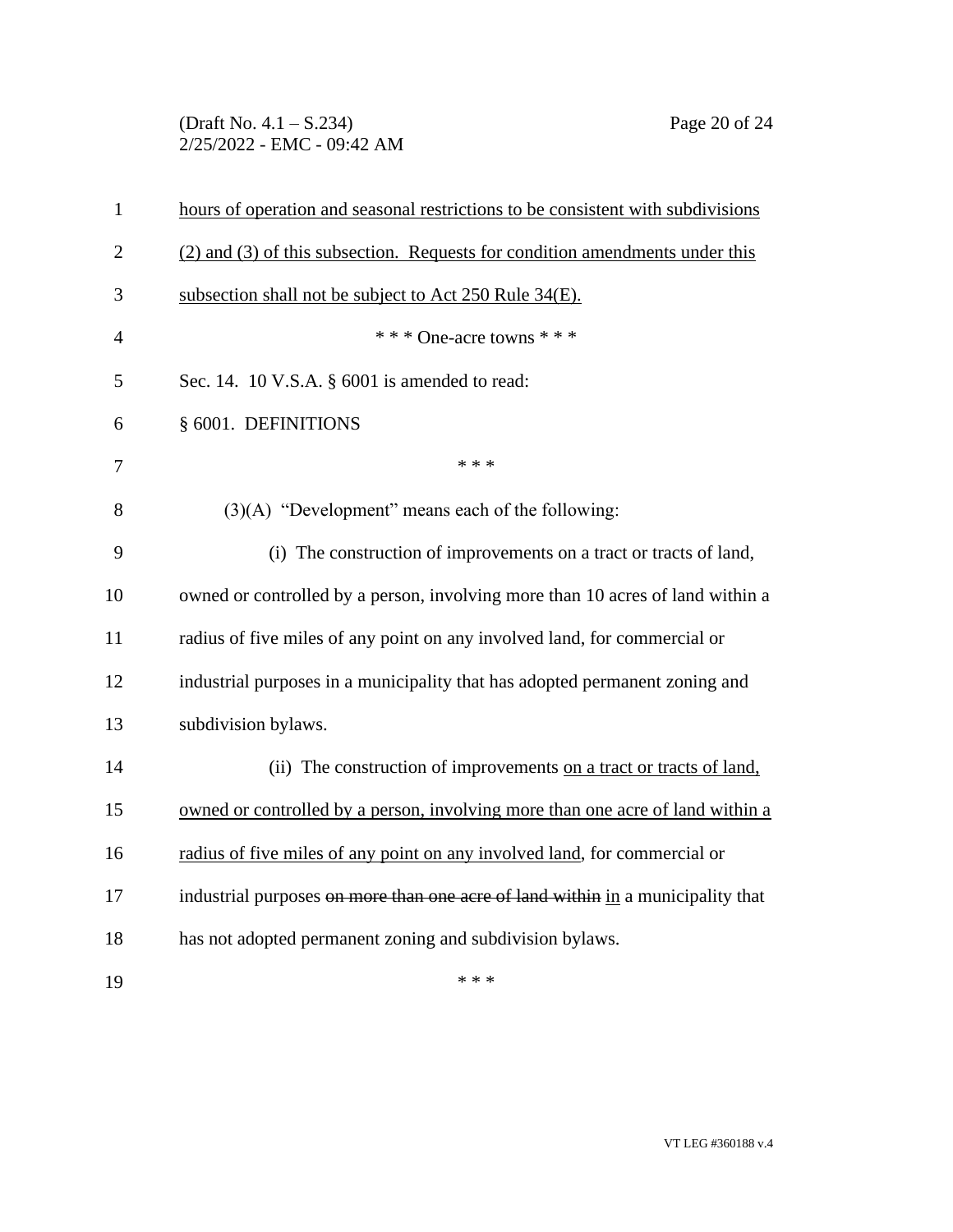(Draft No. 4.1 – S.234) Page 21 of 24 2/25/2022 - EMC - 09:42 AM

| $\mathbf{1}$   | *** Reports ***                                                                  |
|----------------|----------------------------------------------------------------------------------|
| $\overline{2}$ | Sec. 15. REPORT; ACT 250 JURISDICTION OVER AGRICULTURAL                          |
| 3              | <b>BUSINESSES</b>                                                                |
| $\overline{4}$ | On or before January 15, 2023, the Natural Resources Board shall submit to       |
| 5              | the General Assembly a report with recommendations on how Act 250                |
| 6              | jurisdiction should be applied to agricultural businesses, including those       |
| 7              | located on properties already operating as farms. The report shall address the   |
| 8              | current land use planning requirements for farms and farms with accessory on-    |
| 9              | farm businesses and whether different types of businesses associated with        |
| 10             | farms and farming require different levels of review. The report may consider    |
| 11             | whether or not the location of such businesses is relevant and may consider the  |
| 12             | designation or adoption of agricultural business innovation zones with different |
| 13             | levels of review.                                                                |
| 14             | Sec. 16. DESIGNATED AREA REPORT; APPROPRIATION                                   |
| 15             | (a) The sum of \$150,000.00 is appropriated from the General Fund to the         |
| 16             | Department of Housing and Community Development in fiscal year 2023 for          |
| 17             | the purpose of hiring a consultant to evaluate the State designation programs    |
| 18             | established in 24 V.S.A. chapter 76A pursuant to subsection (b) of this section. |
| 19             | (b)(1) The Department of Housing and Community Development shall hire            |
| 20             | an independent consultant to:                                                    |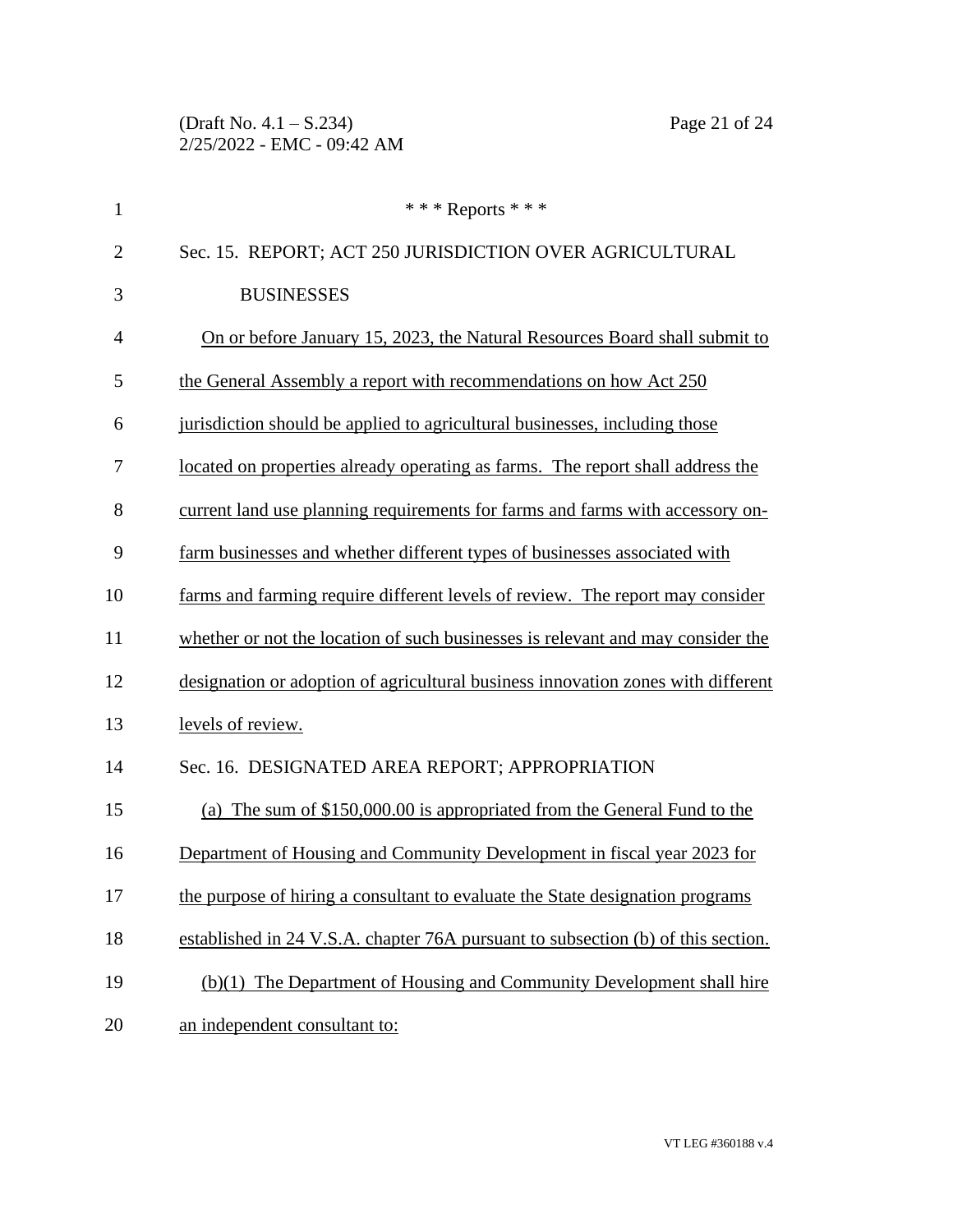(Draft No. 4.1 – S.234) Page 22 of 24 2/25/2022 - EMC - 09:42 AM

| $\mathbf{1}$   | (A) review and assess the State designation programs and incentives               |
|----------------|-----------------------------------------------------------------------------------|
| $\overline{2}$ | established in 24 V.S.A. chapter 76A that recognize and invest in the vitality of |
| 3              | Vermont's compact settlement areas; and                                           |
| 4              | (B) conduct statewide stakeholder outreach to support the evaluation              |
| 5              | of and future improvements to the programs, including participation by State,     |
| 6              | regional, municipal, and advocacy and non-governmental organizations.             |
| 7              | (2) The consultant shall make recommendations on how to:                          |
| 8              | (A) objectively define and map existing compact settlements as a                  |
| 9              | basis for broader recognition;                                                    |
| 10             | (B) improve the consistency between and among regional plans and                  |
| 11             | future land use maps;                                                             |
| 12             | (C) modernize these programs, including consideration of program                  |
| 13             | reform or consolidation;                                                          |
| 14             | (D) make the designation programs and associated benefits more                    |
| 15             | accessible to municipalities;                                                     |
| 16             | (E) apply regulatory and non-regulatory benefits;                                 |
| 17             | (F) strengthen designation and incentives as a platform for place-                |
| 18             | based economic development, climate-action, complete streets, and equity and      |
| 19             | efficiency of public investment and service delivery;                             |
| 20             | (G) implement the smart growth principles established by 24 V.S.A.                |
| 21             | § 2791; and                                                                       |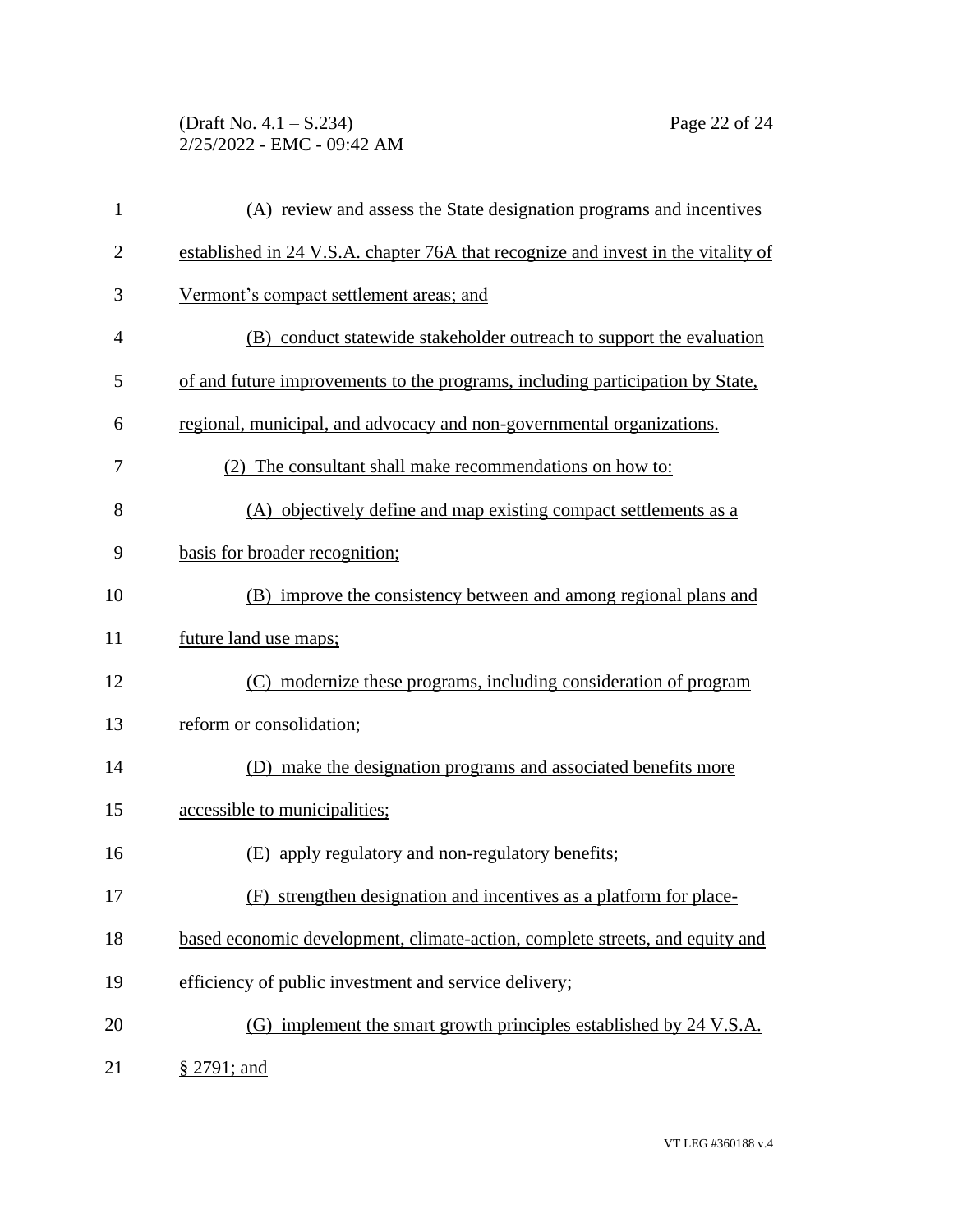(Draft No. 4.1 – S.234) Page 23 of 24 2/25/2022 - EMC - 09:42 AM

| $\mathbf{1}$   | (H) achieve the goals established in 24 V.S.A. § 4302.                       |
|----------------|------------------------------------------------------------------------------|
| $\overline{2}$ | (3) On or before July 15, 2023, the consultant shall submit a written        |
| 3              | report to the General Assembly with its findings and any recommendations for |
| 4              | legislative action.                                                          |
| 5              | *** Study Committee; Effective Date ***                                      |
| 6              | Sec. 17. STUDY COMMITTEE; NATURAL RESOURCES BOARD                            |
| 7              | <b>STRUCTURE</b>                                                             |
| 8              | (a) There is created a study committee on the structure and function of the  |
| 9              | Natural Resources Board. The group shall consist of eight members, four      |
| 10             | appointed by the Speaker of the House and four appointed by the Committee    |
| 11             | on Committees.                                                               |
| 12             | (b) The group shall hear from various stakeholder groups on how to           |
| 13             | enhance the administration of the Act 250 program, including considerations  |
| 14             | <u>of:</u>                                                                   |
| 15             | (1) the membership of the Board;                                             |
| 16             | (2) the appointment process;                                                 |
| 17             | (3) grounds for removing a member from the Board;                            |
| 18             | (4) the responsibilities and authorities of the Board and District           |
| 19             | Commissions;                                                                 |
| 20             | (5) funding of the operation of the Board, District Commissions, and the     |
| 21             | Act 250 program; and                                                         |